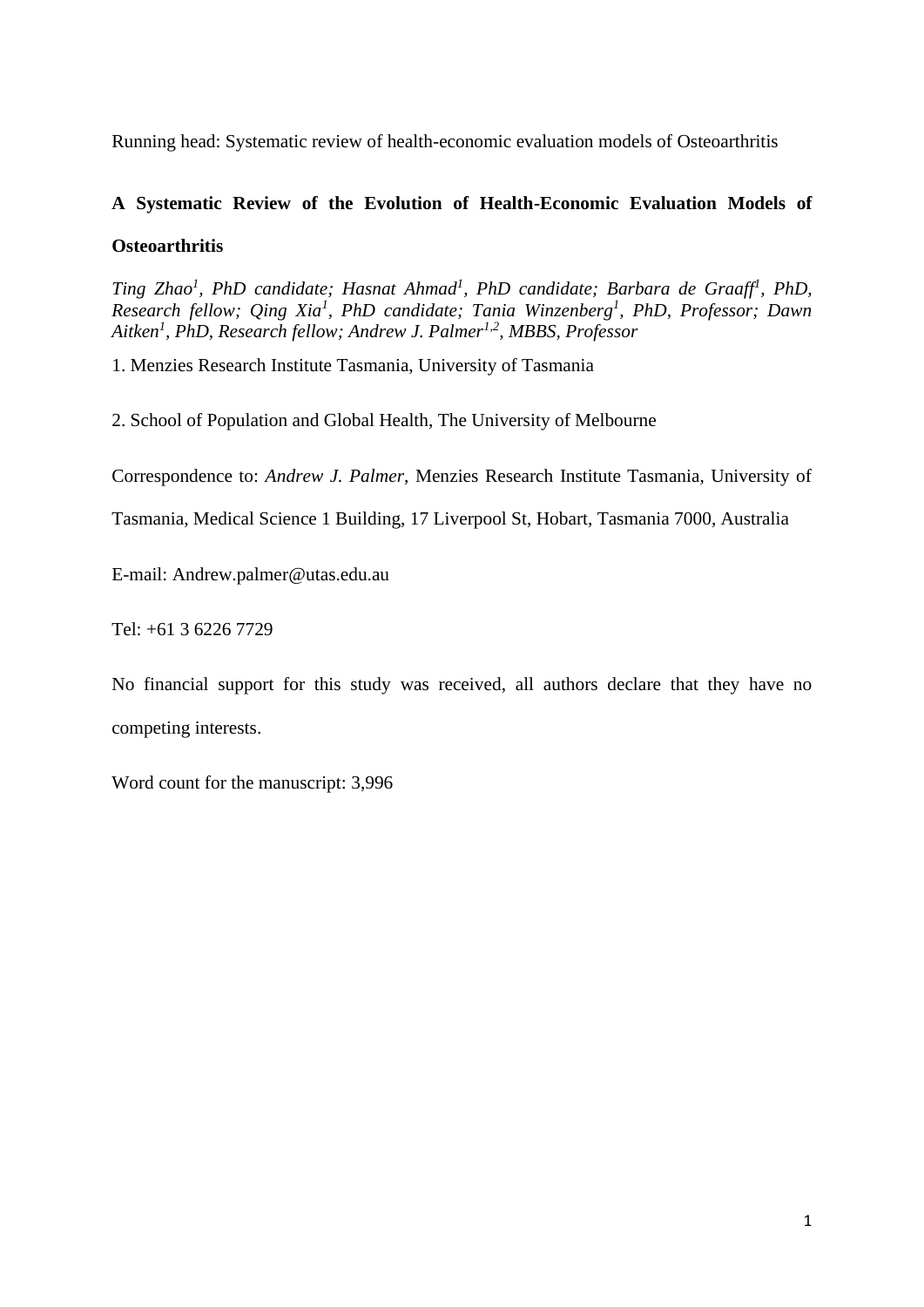#### **Abstract**

#### **Objective**

To comprehensively synthesise the evolution of health-economic evaluation models (HEEMs) of all OA interventions including preventions, core treatments, adjunct non-pharmacological interventions, pharmacological and surgical treatments.

#### Methods

The literature was searched within health-economic/biomedical databases. Data extracted included: OA type, population characteristics, model setting/type/events, study perspective, comparators; and the reporting quality of the studies was assessed. The review protocol was registered at the International Prospective Register of Systematic Reviews (registration: CRD42018092937).

#### Results

Eighty-eight studies were included. Pharmacological and surgical interventions were the focus in 51% and 44% studies, respectively. Twenty-four studies adopted a societal perspective (with increasing popularity after 2013), however most (63%) did not include indirect costs. Qualityadjusted life years (QALYs) was the most popular outcome measure since 2008. Markov models were used by 62% of studies, with increasing popularity since 2008. Until 2010, most studies used short-to-medium time horizons; subsequently a lifetime horizon became popular. Eighty-six percent of studies reported discount rate(s) (predominantly between 3% and 5%). Studies published after 2002 had a better coverage of OA-related adverse events (AEs). Reporting quality significantly improved after 2001.

## Conclusions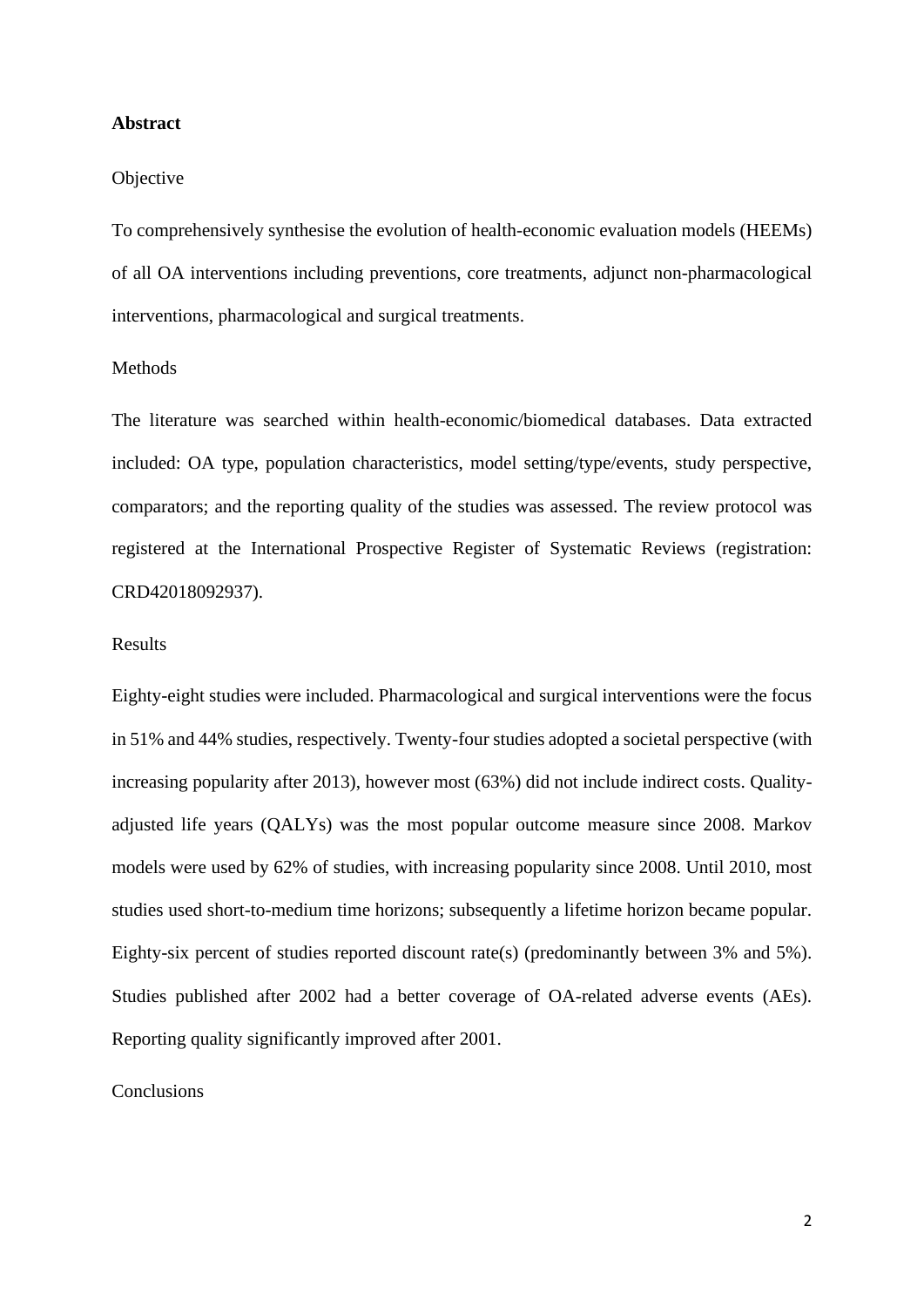OA HEEMs have evolved and improved substantially over time, with focus shifting from shortto-medium-term pharmacological decision-tree models to surgical-focused lifetime Markov models. Indirect costs of OA are frequently not considered, despite using a societal perspective. There was lack of reporting sensitivity of model outcome to input parameters including discount rate, OA definition, and population parameters. Whilst the coverage of OA-related AEs has improved over time, it is still not comprehensive.

**Key Words**: Osteoarthritis; Health-economic evaluation; Markov Models, Decision-tree Models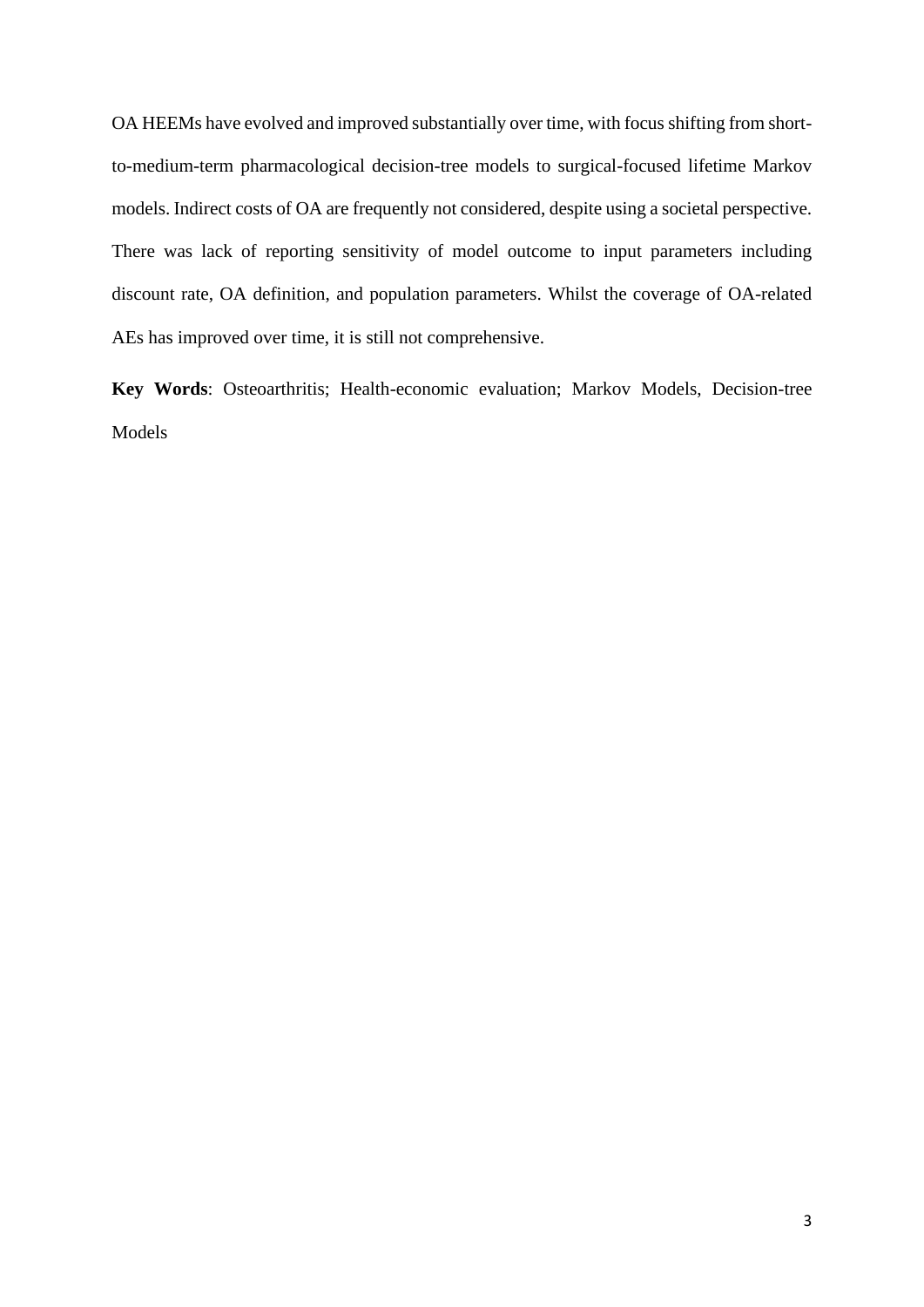# **Significance and Innovations**

- This is the first study comprehensively reviewing the evolution of health-economic evaluation models of all OA interventions including preventions, core treatments, adjunct non-pharmacological interventions, pharmacological and surgical treatments.
- It identifies the key strengths and limitations facing existing OA health-economic evaluation models and provides directions for improvement in the current modelling practice.
- Modelled OA health-economic evaluations have evolved substantially over time, with focus shifting from short-to-medium-term pharmacological decision-tree models to surgical-focused lifetime Markov models.
- Indirect costs are mostly not considered in the OA health-economic evaluation models, even when the study is conducted from a societal perspective. The coverage of OArelated adverse events is not comprehensive.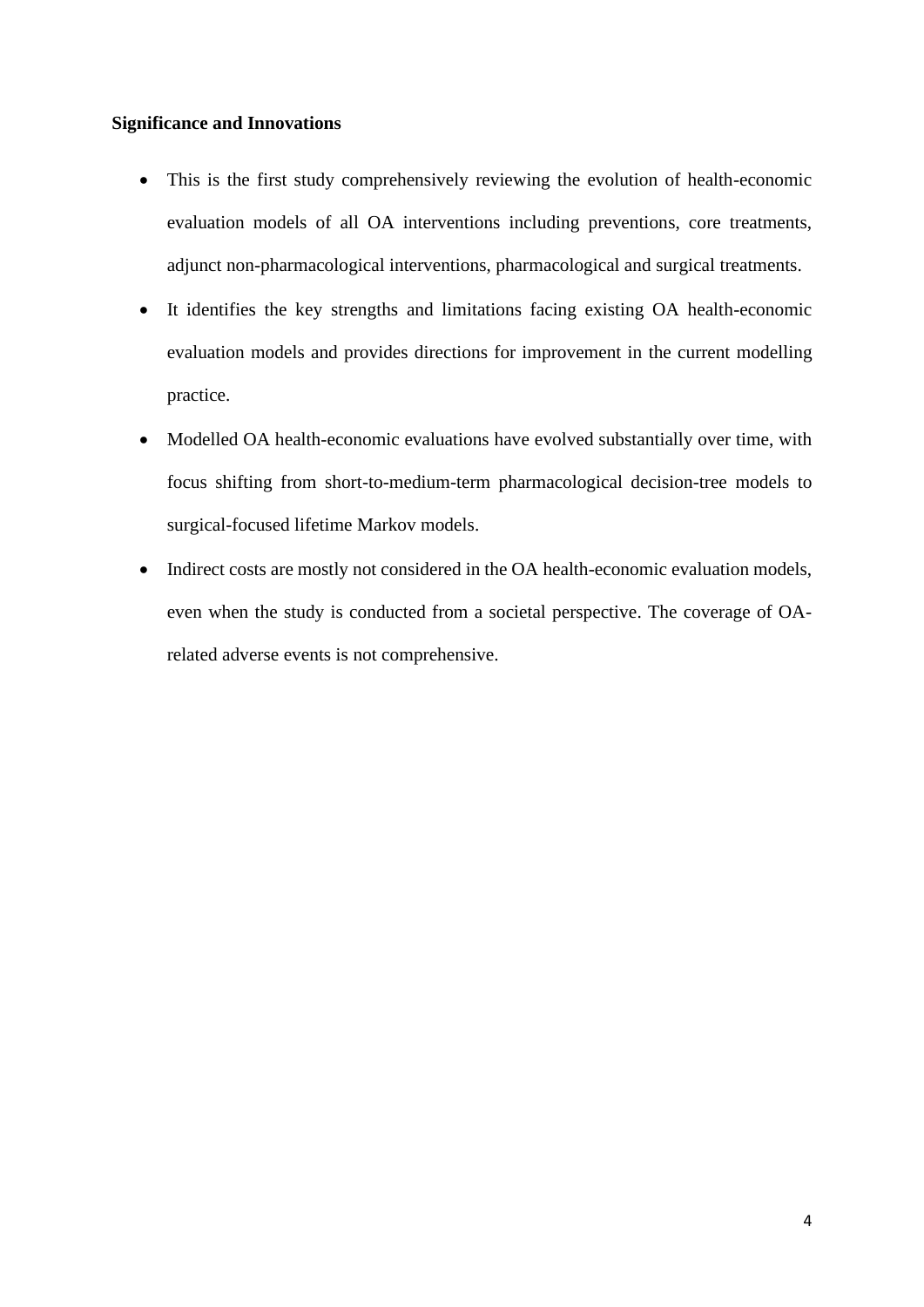#### **Introduction**

Approximately 240 million people globally were affected by osteoarthritis (OA) in 2016 (1) and its prevalance is projected to rise steadily (1-3). OA is characterised by joint pain, stiffness, swelling, loss of function and disability; which in turn, negatively impacts individuals' healthrelated quality of life (HRQoL) (4) and poses a significant economic burden to patients and society in terms of both direct (healthcare) and indirect costs (from lost productivity [early retirement/absenteeism/presenteeism]) (5-10).

Whilst there is no cure for OA, there are treatments available to ease OA symptoms and postpone disability progression. According to recent OA management guidelines (11), treatments include lifestyle (e.g.: exercise, weight management), non-medical (e.g.: heat packs, manual therapy), medical, and surgical interventions. In chronic diseases like OA, healthcare policy decisions should be informed by evidence of the long-term health and economic impacts. Given the scarcity of healthcare resources, it is critically important that the most cost-effective interventions are chosen.

Health-economic evaluations (HEEs) compare alternative treatment options in terms of both economic costs and clinical effectiveness to identify the interventions that are best value for money. The models used for these incorporate clinical, health-economic and epidemiological data. HEEs include full (e.g.: cost-benefit, cost-effectiveness and cost-utility analysis) and partial (e.g.: cost of illness analysis) evaluations (Appendix 1) (12). Since the first model-based HEE of OA treatments was performed in 1994, numerous modelling studies have been conducted, particularly in Western developed nations (13-15). OA models vary in their methodological framework, model structures, division of model events, and input data sources (16-19). The availability of better quality clinical and epidemiological data, and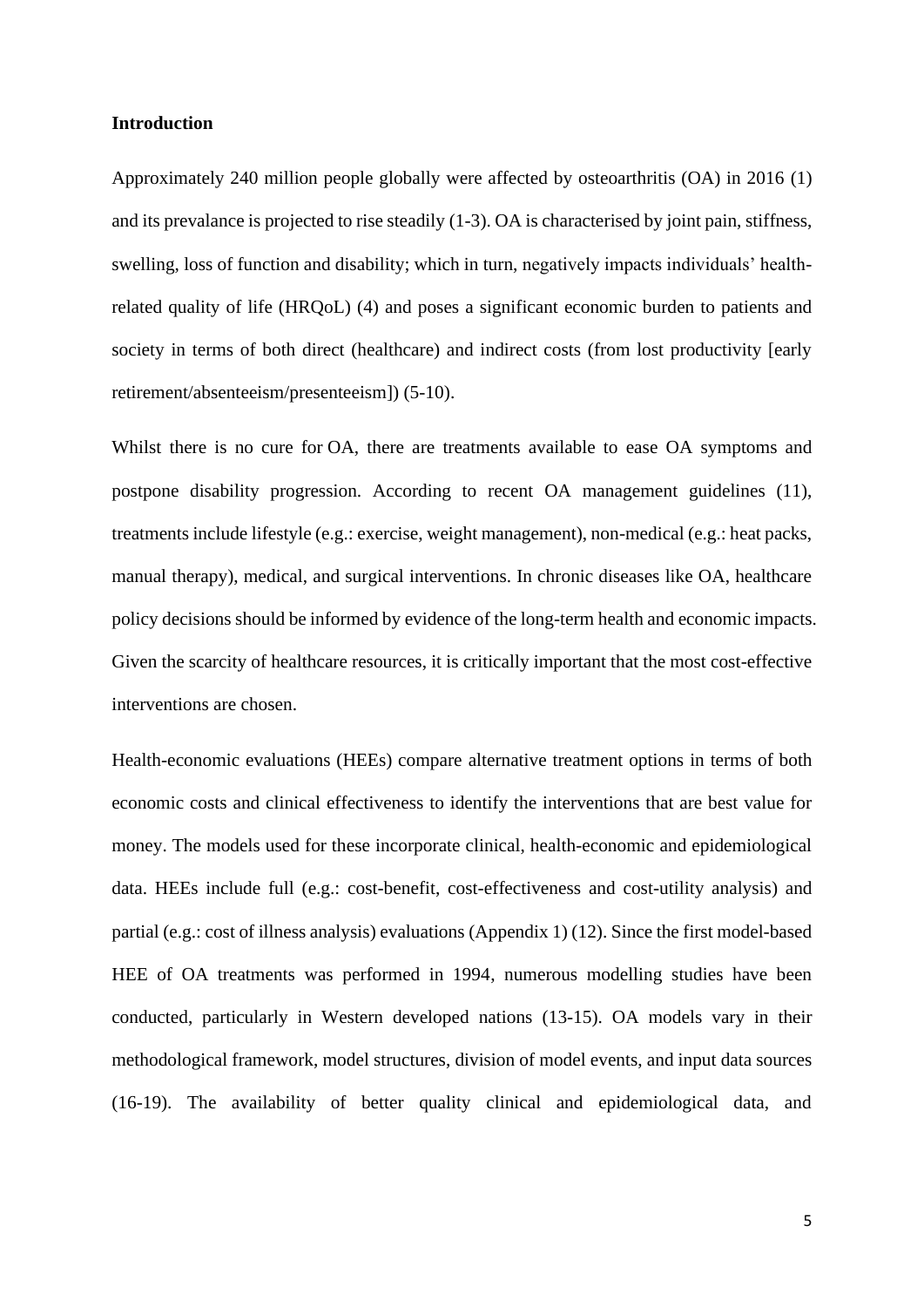methodological advances have contributed to the evolution of modelled HEEs over time (16, 17, 20).

The scope of previous systematic reviews of OA health-economic evidence was often limited to a specific treatment type (e.g.: surgical, pharmacological, physical) (21-23). None have synthesised the evolution of health-economic evaluation models (HEEMs) of all OA interventions. As the comprehensive investigation of the diverse HEEMs could lead to significant improvements in modelling practice (24, 25), we aimed to explore the evolution of HEEMs used for all forms of OA interventions, with an emphasis on their strengths and weaknesses and study gaps to inform the future development of an improved and overarching HEEM of OA.

#### **Methods**

Thisstudy is reported in accordance with the Preferred Reporting Items for Systematic Reviews and Meta-analyses (PRISMA) guidelines (26). The protocol was registered at the International Prospective Register of Systematic Reviews (PROSPERO) (registration number: CRD42018092937).

# *Literature search*

Three biomedical (Medline via OvidSP, Embase via Ovid, and China National Knowledge Infrastructure) and three health-economic/economic databases (American Economic Association, the Centre for Reviews and Dissemination and the Cost-effectiveness Analysis Registry) were searched according to a search strategy that was defined in consultation with co-authors and a research librarian (Appendix 2). The literature was searched from each database's inception to July 2018. Reference lists of included studies and relevant reviews were hand searched.

#### *Screening criteria*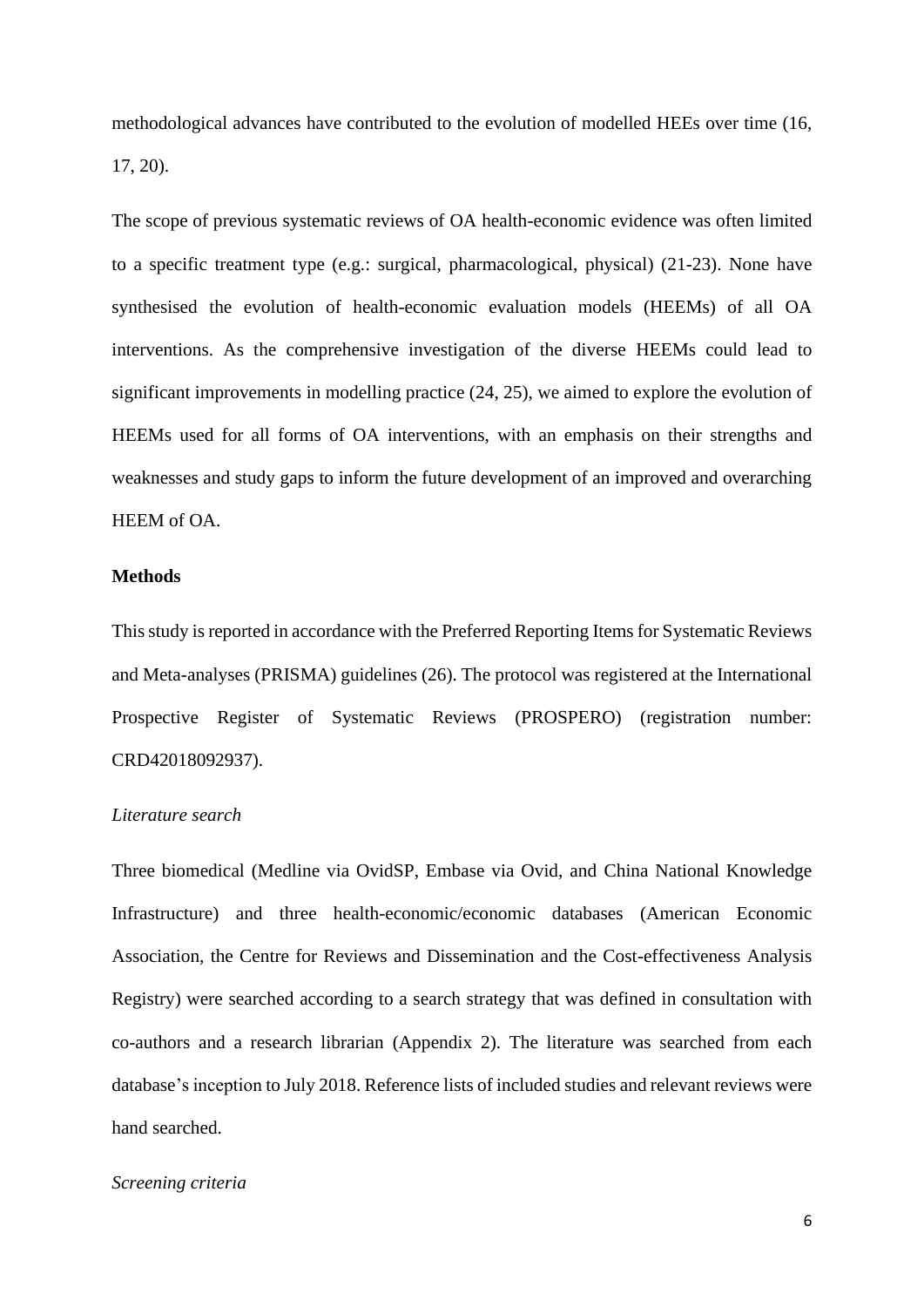Title/abstract screening and full-text screening were performed in Covidence (27) by two reviewers (TZ and QX) independently based on predefined inclusion and exclusion criteria. Screening conflicts between the two reviewers were resolved through discussion with senior researchers (AP, HA and BdeG).

The inclusion criteria were studies: 1) in humans; 2) that reported the construction/application/validation of partial or full OA HEEM; 3) that were available as fulltext; and 4) that were published in English/Chinese/German. Studies were included if they focused on arthritis populations including OA if they did not report the proportion of OA participants or if they reported on a cohort with  $\geq 90\%$  OA. Review articles, conference abstracts, comments and books were excluded. (Appendix 3)

#### *Data extraction*

A Microsoft Excel spreadsheet designed by co-authors was used to extract data by two reviewers (TZ and HA) independently. Discrepancies were resolved by consensus, and an additional reviewer (AP) was consulted in cases of no consensus. Data extracted included authors, publication year, study setting, OA type, targeted interventions and comparators, and information related to HEEMs (simulated population characteristics, study perspective, time horizon, discount rate, clinical effectiveness measures, cost inputs, model type, modelling software, health states, health events, and sensitivity analysis type). (Appendix 4)

# *Assessment of reporting quality*

We assessed each study's reporting quality using the 24-item Consolidated Health Economic Evaluation Reporting Standards (CHEERS) checklist (28). We adapted the evaluation methods published by de Graaff et al. (29). Twenty-four items were equally weighted with '1' referring to the item being well performed, and '0' otherwise. As not all items were applicable to all studies (e.g.: for a cost of illness analysis, "effectiveness" was not applicable), the quality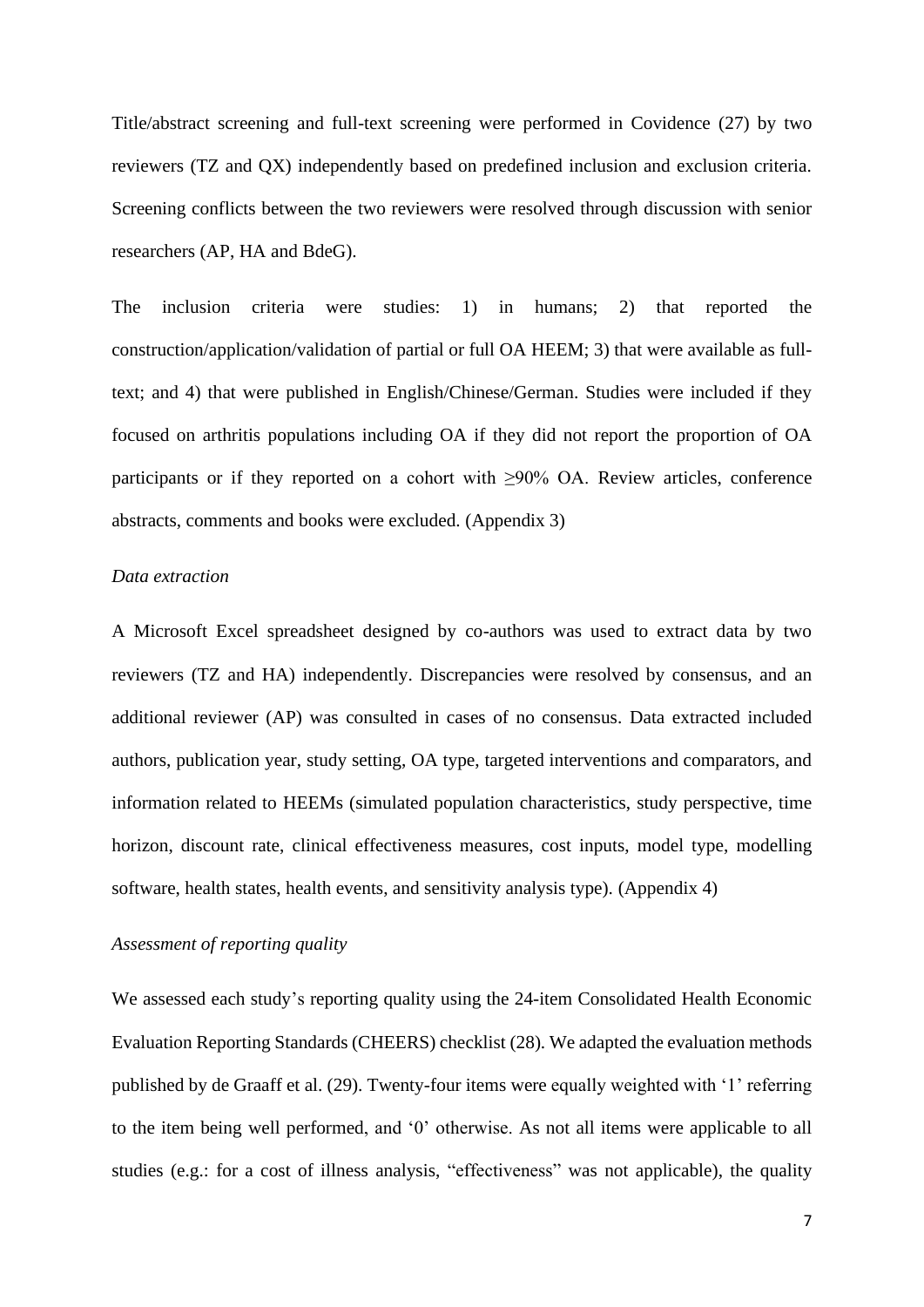scores were converted to percentages, adjusting the denominator to reflect the different number of applicable items. Studies were categorized into low  $(\leq 50\%)$ , moderate (50%-75%) and high reporting quality  $($ >75%) groups  $(29)$ .

# *Strategy for data synthesis*

We adopted a narrative, descriptive synthesis approach (30) to assess and outline the evolution of HEEMs of OA interventions over time.

#### **Results**

#### *Screening results*

As shown in Figure 1, our search identified 1,683 potential references (1,498 from biomedical and 185 from economic databases). After removal of duplicates (n=424), 1,259 were left for title and abstract screening, which excluded 1,080. Of the 179 left, 96 were excluded during full-text screening (Figure 1). We identified an additional 5 studies through hand-searching, resulting in a total of 88 included studies (Appendix 5).

# *Year of publication*

The first model-based HEE of OA treatment was published in 1994 (31) and more than half (51%, n=45) were published between 2013 and 2018 (Figure 2a).

#### *Study settings*

Almost half of the studies (49%, n=43) were conducted in the Americas, followed by Europe (36%, n=32) (Figure 2b). Most studies were performed in the United States (US) (40%, n=35), followed by the United Kingdom (UK) (18%,  $n=16$ ) and Canada (7%,  $n=6$ ). Only two studies were conducted in Australia and/or New Zealand. Seven did not report the study location. Studies from Australia, New Zealand, Saudi Arabia and China were published only after 2011.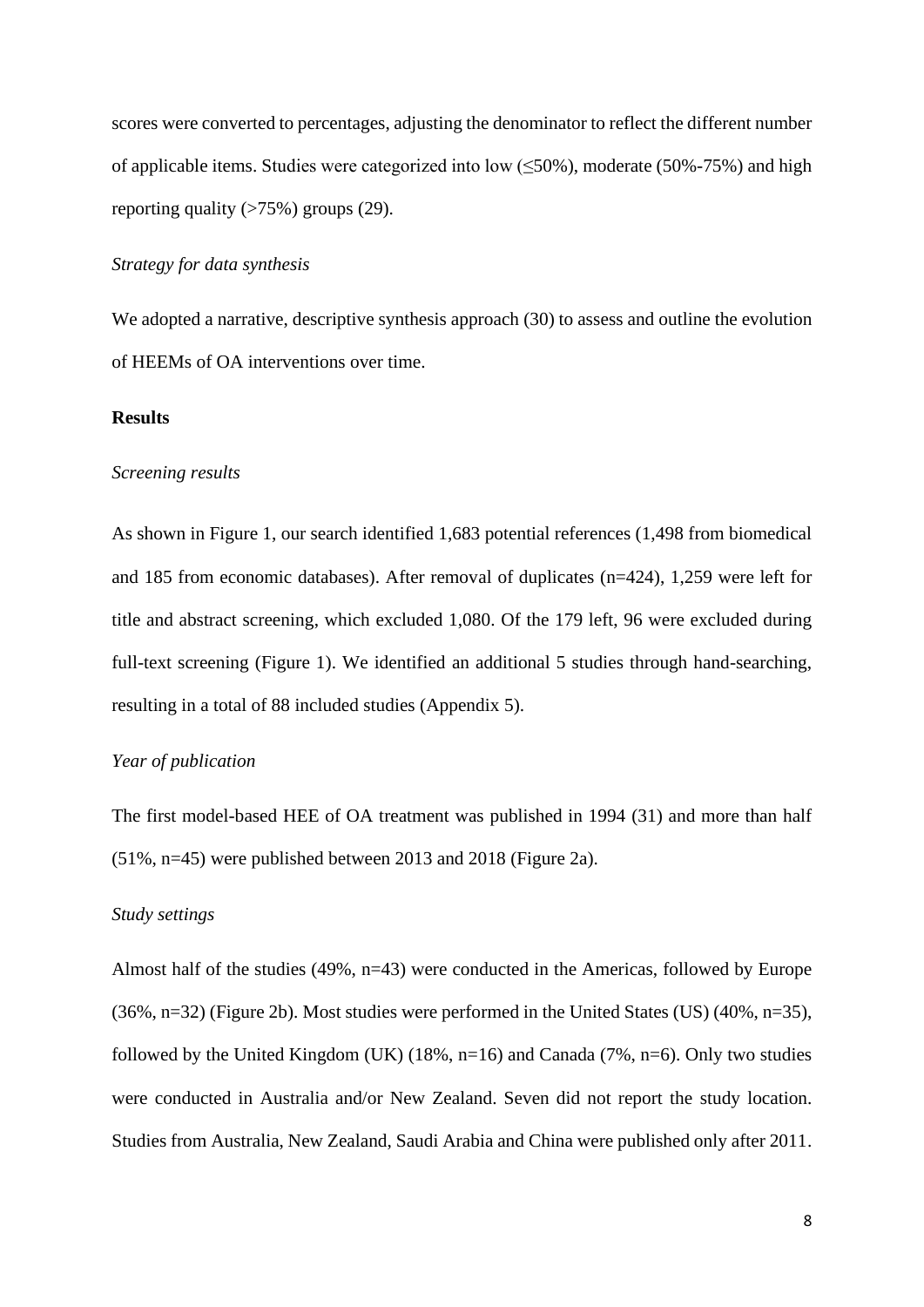#### *OA types and intervention options*

Thirty-seven studies (42%) focused on knee OA and 13 (15%) on hip OA. One study each focused on ankle arthritis and glenohumeral OA. Thirty-six (41%) studies did not specify OA type, most of which targeted non-surgical treatments. Most studies focusing on a specific type of OA evaluated surgical treatments. Seventy-five percent (48/64) of post-2005 publications focused on a specific type of OA, compared to only 17% (4/24) of such studies pre-2005. (Figure 3a)

Of the 88 studies, 45 (51%) focused on pharmacological interventions and 39 (44%) focused on surgical interventions (Figure 3a, Appendix 6 [for the full list of interventions by OA type, intervention categorization, frequency, and references]). Four of 88 included studies assessed OA preventions (32-35), all of which were performed after 2014. Before 2005, all but two (16, 36) compared alternative pharmacological treatments, particularly cyclo-oxygenase 2 (COX-2) inhibitors selective nonsteroidal anti-inflammatory drugs (NSAIDs) with non-selective NSAIDs. Studies focusing on OA surgical treatments became popular thereafter.

# *Targeted populations*

The target population was generally patients aged >40 years. Three studies specifically focused on older patients with mean ages of 74, 78 and >80 years (37-39). Of 45 pharmacologicalfocused studies, 17 analysed two patient subgroups separately: 1) low risk patients (younger and without prior history of upper gastrointestinal [GI]) events); and 2) high risk patients (older and with upper GI history).

### *Study perspectives and reporting of costs*

Study perspectives were reported in 79 (90%) studies. Of these, 38 (48%) adopted a national healthcare perspective and 24 (30%) a societal perspective, however, 15 (63%) of these 24 studies did not consider indirect costs. Eleven studies adopted a third-party payer perspective,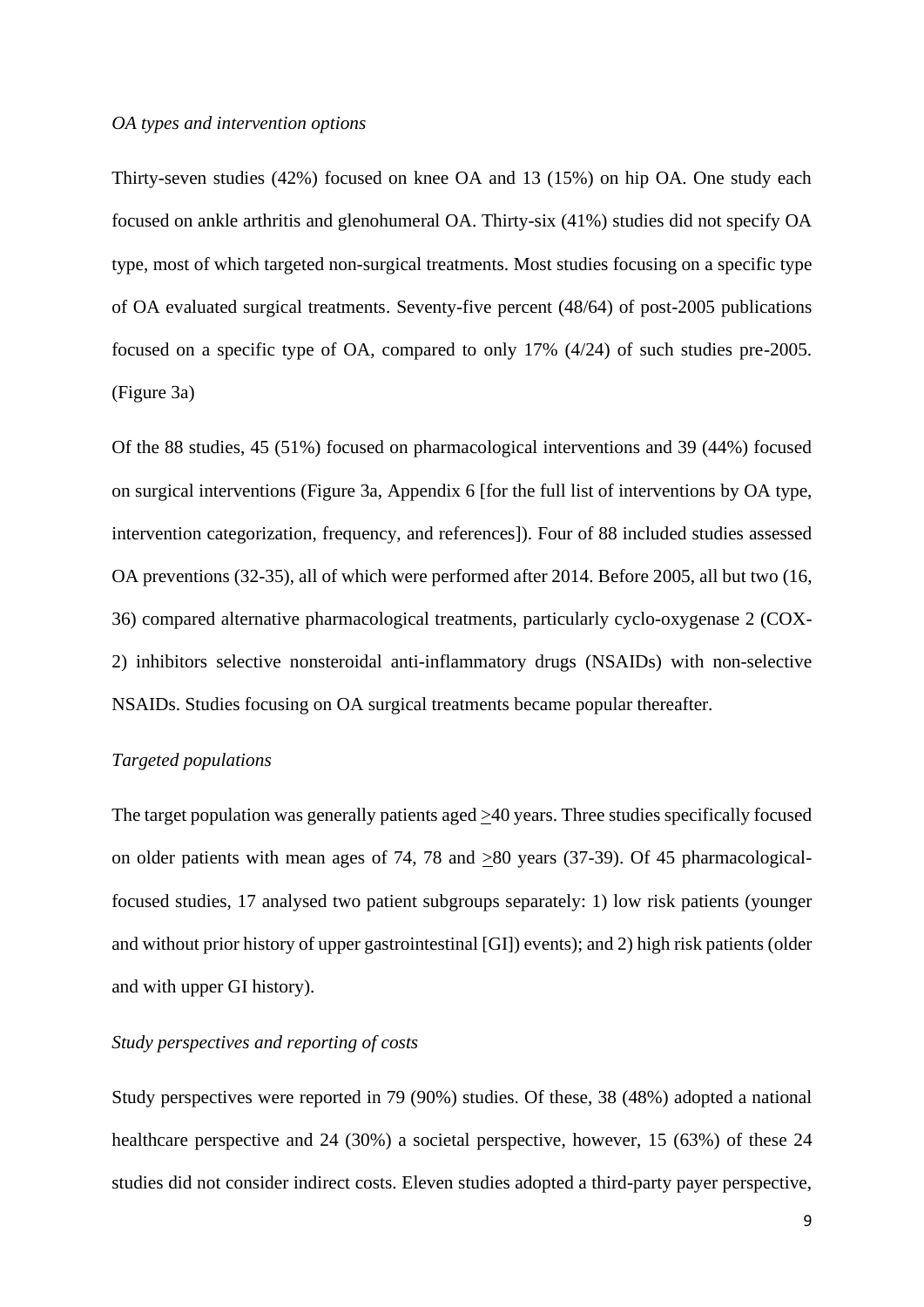and single studies used patient and veteran health administration perspectives. In addition, four studies considered more than one perspective, all of which were published after 2013 (Figure 3b).

For pharmacological-focused studies, direct medical costs generally comprised of drug acquisition and adverse events (AEs) treatment costs, while for surgical-focused studies, direct costs were from primary/revision surgery. Indirect costs included productivity losses (n=6), time lost from work  $(n=2)$ , lost wages  $(n=3)$ , and caregivers' expenses  $(n=1)$ .

#### *Effectiveness measurements*

Eighty-nine percent (78/88) of studies reported the measurement of effectiveness, most commonly quality-adjusted life years (QALYs) ( $n=62$ ), followed by multiple measures ( $n=7$ ), and disease-specific effectiveness measures (n=6) (e.g.: AEs/complications averted, revisionfree life years) (Figure 4a). The use of QALYs almost doubled, from 48% of studies published pre-2008 to 93% for those published after 2008 (Figure 4b).

#### *Model types and computational software*

Model type was reported in 87 (99%) studies. There were three key types: 1) Markov models  $(n=54, 62\%)$ , 2) decision-tree models  $(n=30, 34\%)$ , and 3) discrete-event simulation models (n=3, 3%) (Figure 5a). Markov models predominantly focused on surgical treatments, while pharmacological treatments were evaluated in 87% of decision-tree models (Figure 5a). The popularity of Markov models increased over time from 7% (pre-2008 period) to 88% (after 2008) (Figure 5b). There were four commonly used OA model structures : 1) OA policy (OAPoL) model (a Markov model to simulate the natural history of knee OA and predominantly used in the US) (19, 35, 38, 40-42); 2) the National Institute for Health and Care Excellence (NICE) model (a Markov model originally developed to compare NSAID/COX-2 inhibitor oral analgesics and subsequently extended to incorporate dose titration,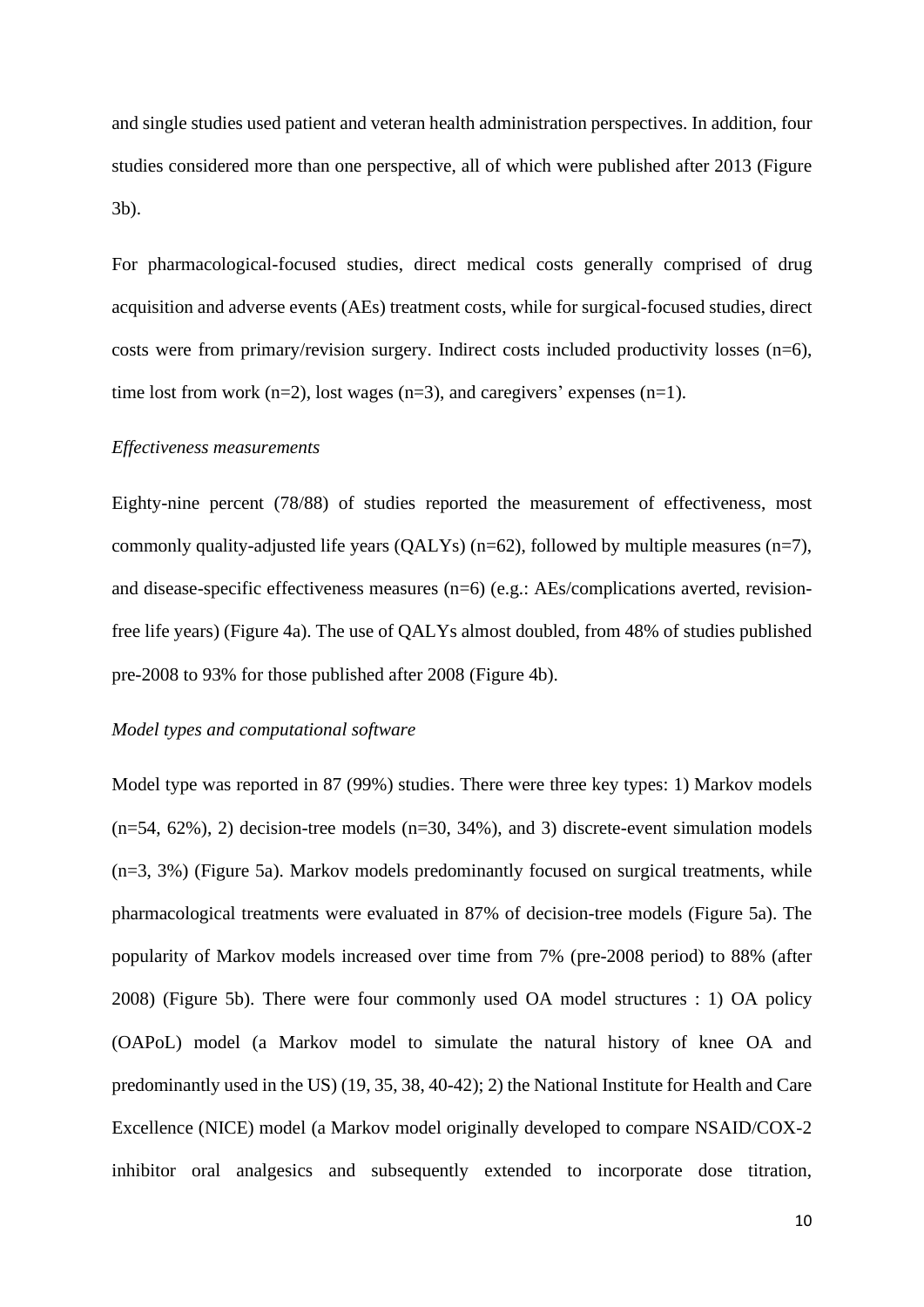discontinuation and AEs in addition to GI and cardiovascular (CV) AEs) (14, 18, 20, 43-46); 3) a model developed by Fitzpatrick (a Markov model aimed at evaluating hip OA surgical treatments) (47-51); and 4) a decision-tree model developed by Burke to compare NSAID/COX-2 inhibitor oral analgesics (52-55) (Appendix 7).

The adopted modelling software was mentioned in 57% (n=49) studies, with TreeAge being the most common (n=38), followed by Microsoft Excel (n=8), and Arena (n=1). Two studies used more than one software, and no clear time trend was observed in the choice of software (Appendix 4).

### *Time horizon*

Forty-eight (55%) studies ran the model over a lifetime horizon while 39 (45%) used short-tomedium-term horizons (from 2 weeks to 30 years). Markov model-based evaluations mostly adopted lifetime horizons (78%) while decision-tree evaluations largely used a pre-defined short-to-medium-term horizon (83%) (Figure 5c). The lifetime modelling horizon became more prevalent after 2010 (Figure 6a).

#### *Discount rates for costs and outcomes*

Seventy-six (86%) studies reported the discount rate, which was most commonly 3% (n=39, 51%) for costs and outcomes (Figure 6b). Ten (13%) and six (8%) studies utilised 3.5% and 5% discount rates, respectively. Thirty (of 39) studies using a 3% discount rate were based in the US, and 9 (of 10) studies using a 3.5% discount rate were based in the UK. Seven used alternative discount rates for costs and outcomes. Twelve studies did not report use of a discount rate, with 11 of these published before 2010 (Figure 6c). The impact of varying discount rates on model outcomes was assessed by 15 of 88 (17%) included studies.

#### *Model health states*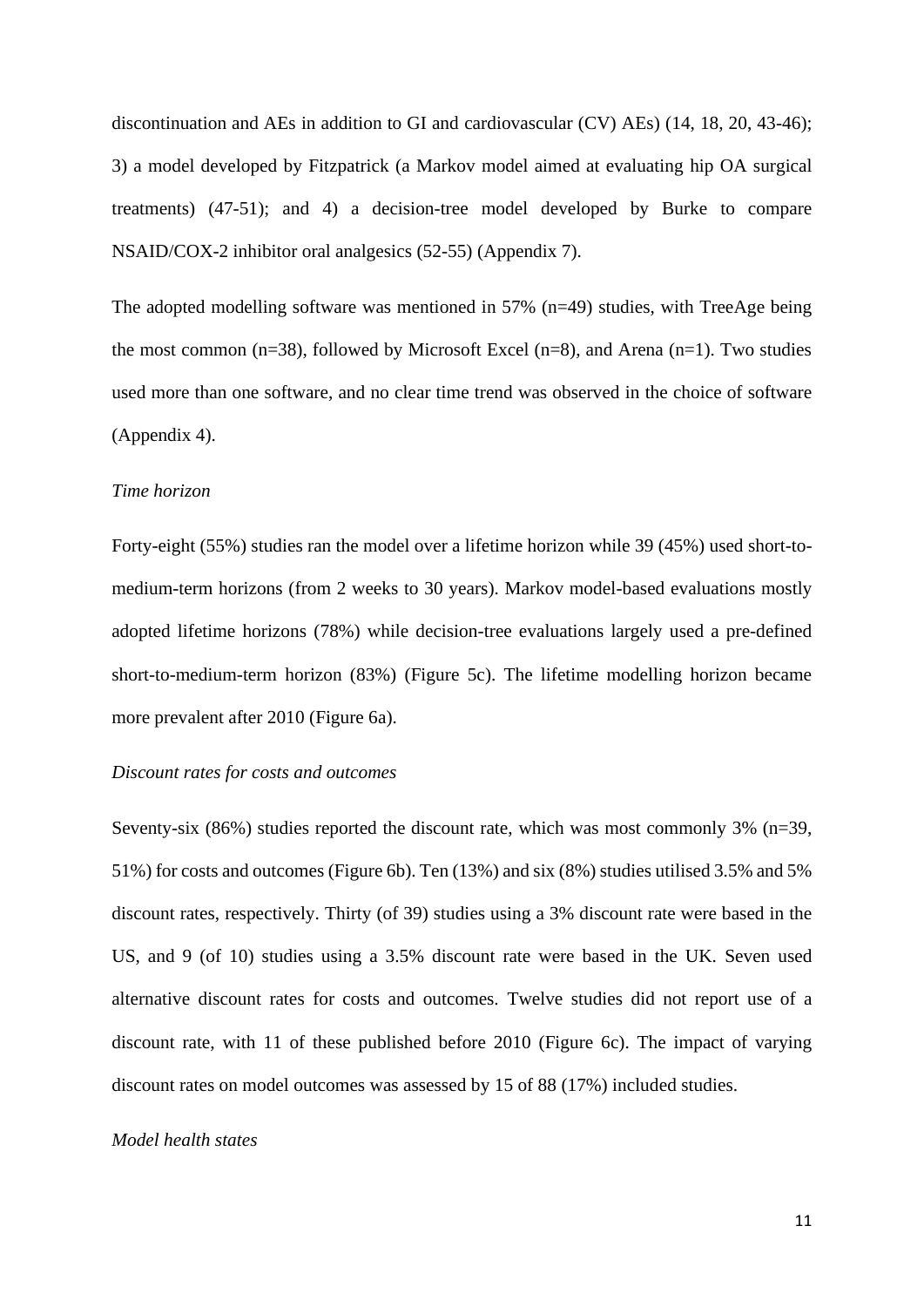Pharmacological-focused studies defined health states based on: 1) the occurrence of AEs/complications (43); 2) OA severity, the presence of joint pain, obesity and comorbidities (41); and 3) the Kellgren-Lawrence radiographic scale of OA (56). For surgical-focused studies, health states were defined based on: 1) the American College of Rheumatologists (ACR) functional status classification (47); 2) the event pathway following surgical treatment (57); 3) pain severity, postoperative complications, and subsequent surgical procedures (58); and 4) the Western Ontario and McMaster Osteoarthritis Index (WOMAC) scores (13).

All surgical-focused studies considered revision surgery, and 23 considered two or more surgical revisions. Nine studies also considered surgery-related complications (e.g.: infection, bleeding, dislocation).

For pharmacological-focused studies, the most important modelling event was medical AEs/regimen toxicity. Studies conducted before 2002 only included GI AEs, while post-2002 studies also considered CV AEs and renal toxicity. Twenty studies included CV AEs, and eleven considered discontinuation (mostly published after 2013). Only three studies considered treatment adherence (55, 59, 60).

#### *Uncertainty analysis*

Uncertainty analysis was reported in 86 (98%) studies, with most  $(n=47)$  conducting more than one type of sensitivity analysis. The adopted methods included: (a) deterministic (univariate and/or multivariate) sensitivity analysis (DSA) (n=68), (b) probability sensitivity analysis (PSA) (n=43), (c) threshold analysis (n=4), and (d) scenario analysis (n=2). Five studies did not report the type of sensitivity analysis. Whilst DSA was popular across the reporting periods, PSA was first adopted in 2001 and became increasingly common thereafter. The most commonly evaluated parameters included costs, health state utilities (HSUs), probabilities of AEs, and treatment efficacy.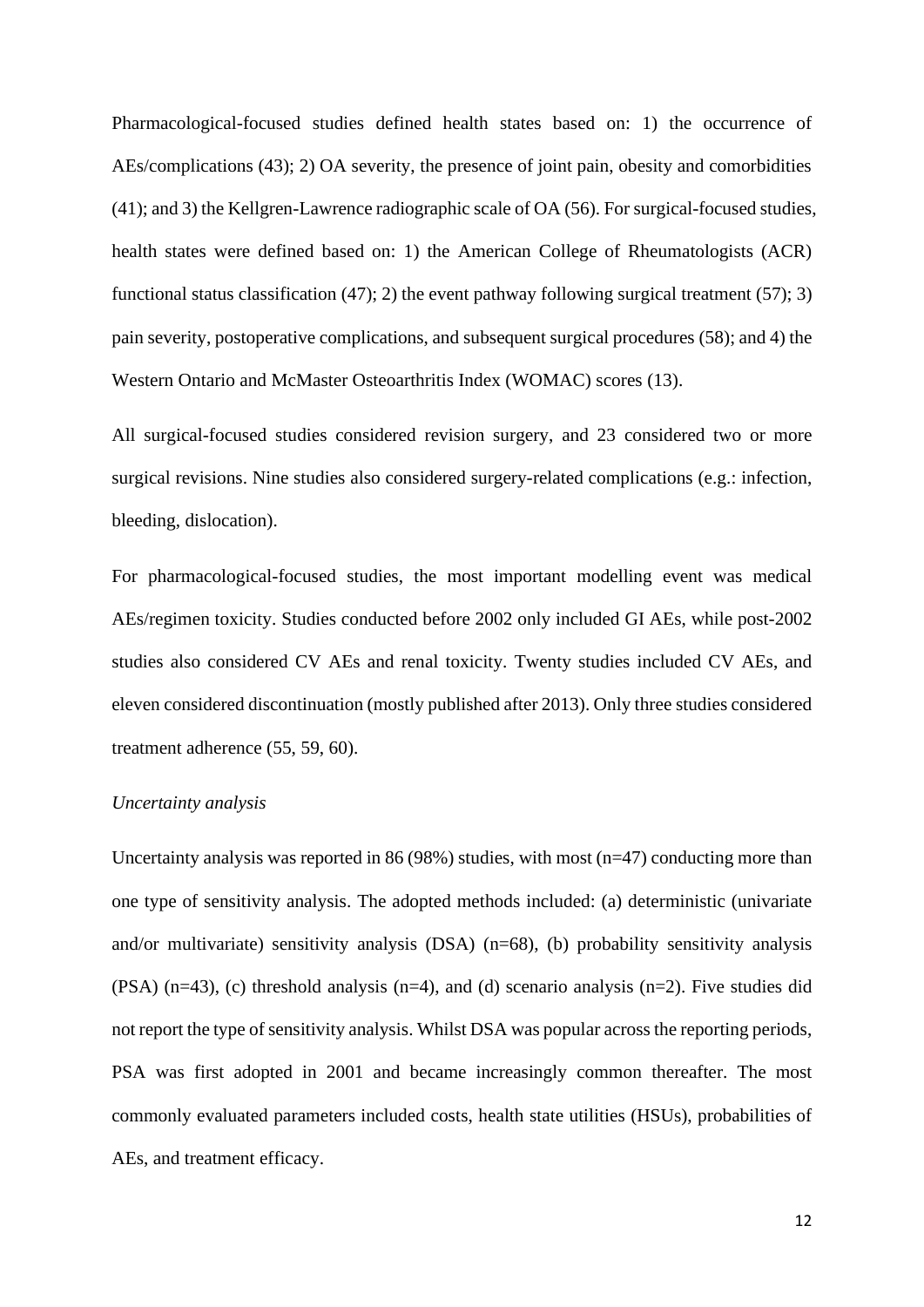#### *Reporting quality assessment*

The reporting quality of all studies was assessed, with the exception of one study for which this was not applicable (61). The mean (standard deviation) score of all studies was 81% (9%). The reporting quality improved after 2001 and remained relatively high thereafter (Appendix 8a). Overall, 64 out of 87 studies exhibited a high reporting quality (>75%) (Appendix 8b). Whilst no study fully met CHEERS criteria, three achieved the highest reporting quality score of 96%. The CHEERS criteria were mostly met for the items of introduction, comparators, time horizon, resources and cost estimation, and uncertainty characterisation. However, the title (in terms of describing the interventions compared), abstract (in terms of the study perspective, setting, study inputs, and uncertainty analyses), and effectiveness measurement were commonly underreported.

#### **Discussion**

This is the first study comprehensively reviewing the evolution of HEEMs for all forms of OA. Our review found that OA modelled evaluations are of a wide variety and have evolved substantially over time, with their emphasis and complexity shifting from pharmacologicalfocused short-to-medium term decision-tree models to surgical-focused lifetime Markov models. Existing HEEMs have limitations related to the choice of model input parameters, discount rates, and model health states/events. For instance, indirect costs related to OA were mostly not considered. Discount rates were mostly consistent with local guidelines, however, most studies failed to gauge the sensitivity of the model outcomes to discount rate changes. Most studies failed to consider important model events (e.g.: CV AEs), therapeutic adherence and treatment discontinuation. Despite clear guidelines (11), studies failed to pay adequate attention to lifestyle management, non-drug treatments and preventions. The reporting quality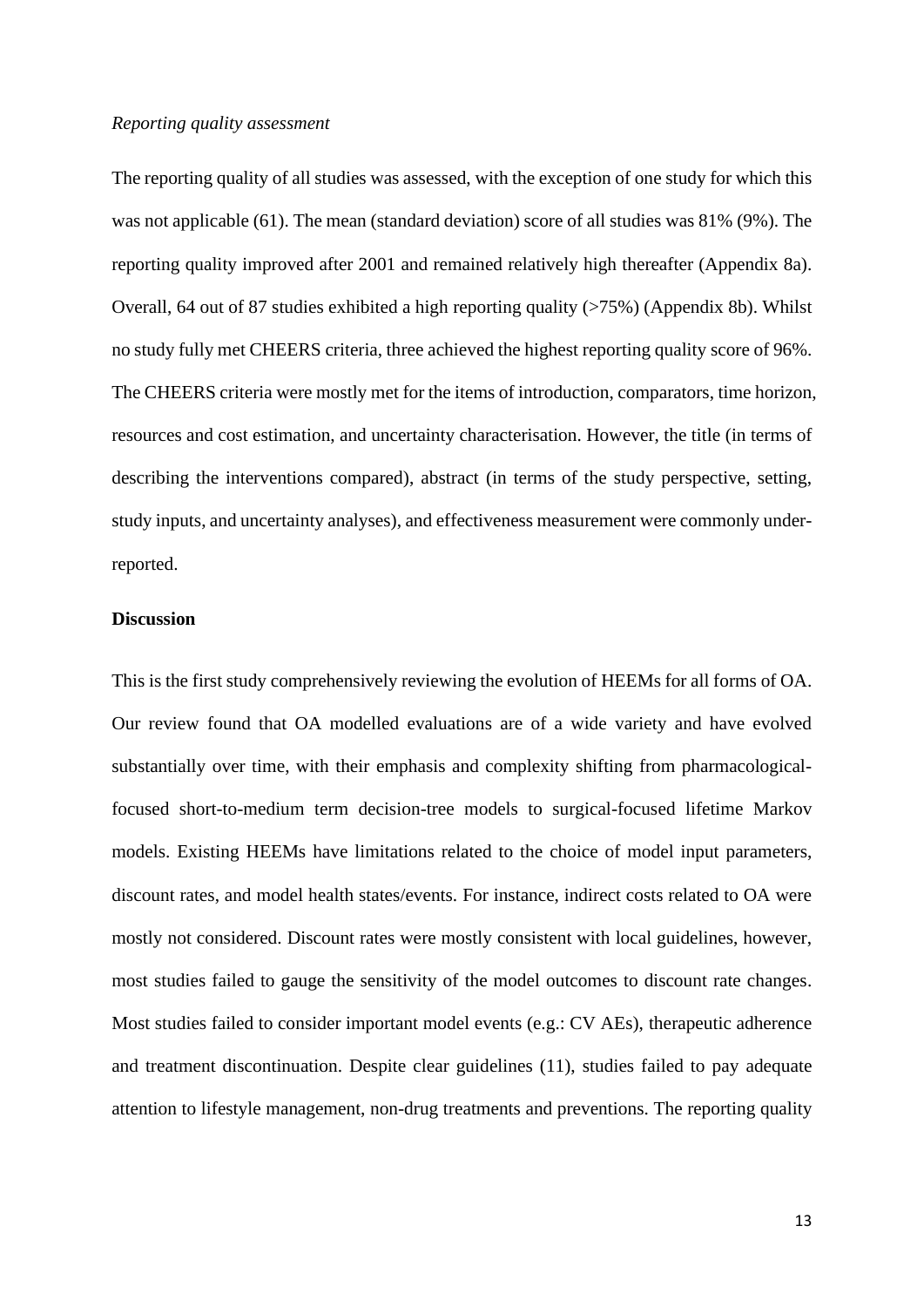of included studies was reasonably satisfactory, however, the title, abstract, and effectiveness measures were mostly reported inadequately.

Cost categories considered in OA models should be consistent with the perspective (62). In this review, however, more than half (15 of 24) of the studies using a societal perspective failed to incorporate indirect costs, and of the 14 focused on patients of working age  $(< 65$  years), only six considered productivity losses. Similarly, when modelling is for older populations (37-39), special consideration should be given to include the potentially large contribution of informal care costs (63), but only one study in this review included this. Given the increasing popularity of the societal perspective in recent years, we recommend future studies include all relevant costs, particularly the indirect costs from lost wages/productivity (64).

The focus of modelled evaluations of OA interventions changed over time. Prior to 2005, studies focused on pharmacological treatments; subsequently the focus shifted to surgical treatments. Our finding is consistent with the increasing popularity of surgical treatment for OA since 2000 (65) but the availability of relevant longitudinal data from national joint replacement registries may also have contributed to this rise (66). Most pharmacological studies focused on all types of OA combined and/or general arthritis patients, as there is no evidence of different treatment effects of drugs between OA types (43). In contrast, most studies of surgery focused on a specific type of OA (e.g.: knee and/or hip OA). Other (e.g.: ankle and glenohumeral) joints attracted limited attention, as might be expected due to the relatively low prevalence of OA at those joint sites (67, 68). As the studies focusing on ankle and glenohumeral joints were published before 2010, updated studies of these joint sites should be on the agenda for future research.

A limited number of HEEMs focused on lifestyle, non-drug treatments and preventions. This is despite guidelines (11, 69) recommending such interventions before pharmacological and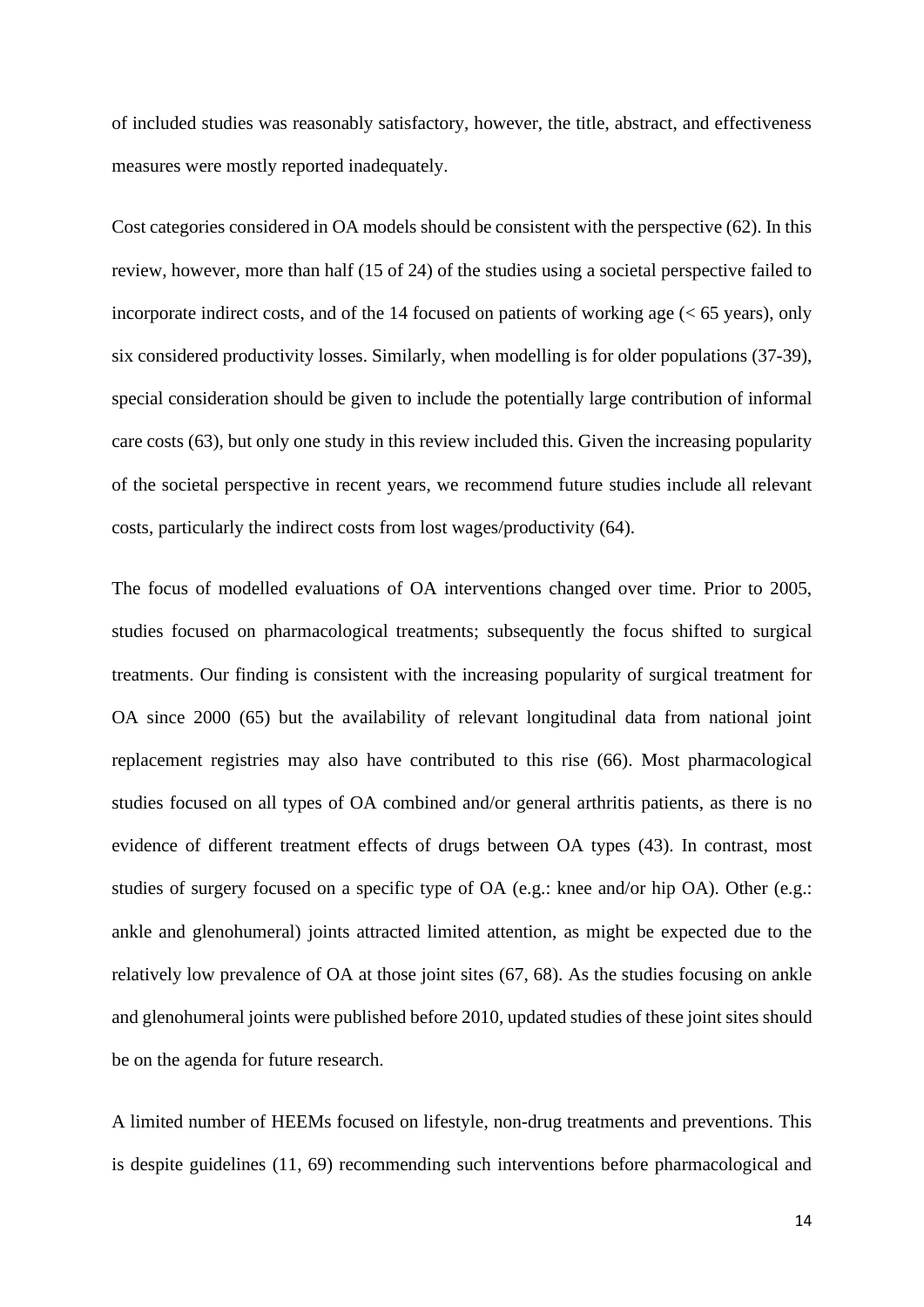surgical treatments. Because OA is a preventable, non-curable and progressive condition, it is critical that future studies investigate the impact of prevention and non-drug and non-surgical treatments on clinical and health-economic outcomes.

The most commonly used effectiveness measure was QALYs, with the proportion of studies reporting this increasing from 48% before 2008 to 93% thereafter. This is in accordance with national and international guidelines that recommend the use of QALYs (70). Importantly, the calculation of QALYs relies on HSUs that can be obtained from a variety of sources such as primary studies (37), systematic reviews (47) or randomized controlled trials (71). As different populations may value health states differently, caution is required when using non-locally derived HSUs (37, 72). Whilst disease-specific effectiveness measures (e.g.: revision free life years) provide information in more clinically relevant terms, these measures are not preferencebased and also suffer from other limitations including the lack of comparability, and difficulty in trading-off across different diseases (73). Thus, the transition to use of QALYs reflects best practice, and use of QALYs based on local HSUs is recommended in future studies.

More than half studies applied lifetime horizon; however, this only became popular after 2010. This change could be related to two factors: first, Markov models became more popular in recent years which tend to adopt lifetime horizons due to their ability to take into account the re-occurrence of model events (74); and second, CV AEs of pharmacological treatments were taken into account in recent years which, comparing with GI AEs, have a larger impact on mortality (60). As OA is a chronic condition with on-going medical management, we recommend use of lifetime horizons in future studies, especially when using a Markov model structure (75) and in situations where an intervention is expected to influence mortality rates (76).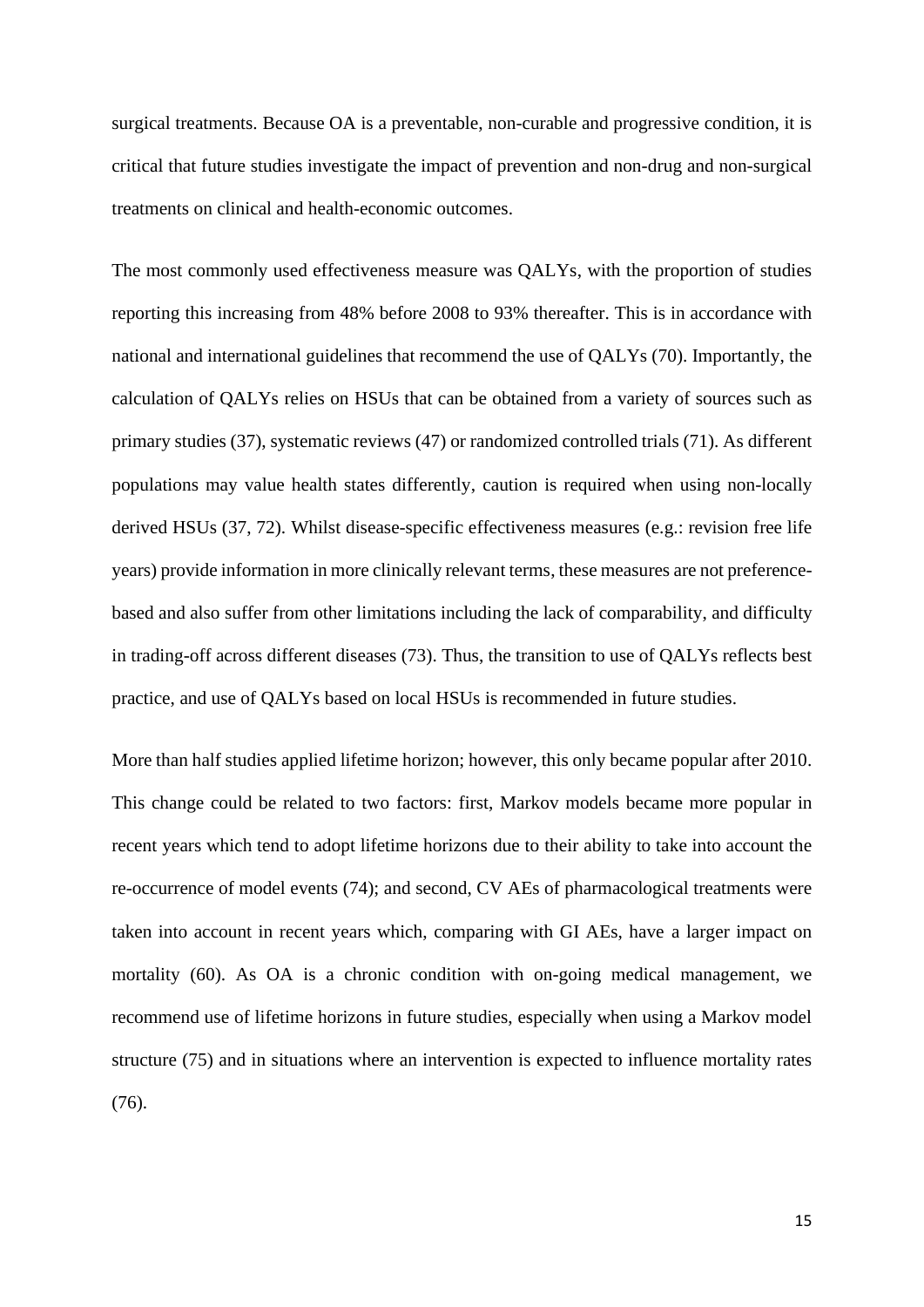Discount rates varied between study settings. The use of 3% and 3.5% discount rates in most US and UK based studies aligned well with the local guidelines (77, 78). However, 64% (9 out of 14) of studies conducted in other nations did not use discount rates from national guidelines (15, 47, 60, 79). Reporting of the discount rate has improved over time, which is as expected from the recent introduction of CHEERS statement for the development and appraisal of health economic evaluations (28). A significant majority (83%) of included studies did not conduct sensitivity analyses for discount rates, which contrasts recommendations (80). Future studies should choose a discount rate that is in-line with local guidelines and assess the sensitivity of the model outcomes to discount rate changes.

The choice of model events varied between studies and over time. Pharmacological-focused models evolved in their complexity by incorporating more AEs (such as CV AEs) and regimen discontinuation. However, the models of surgical treatments (with revision surgery being the most important model event) did not evolve to the same extent. Differences existed between studies in terms of the number of considered revisions. Considering the ten-yearly cumulative re-revision rates of primary total knee (22.8%) and hip replacement (21.5%) and the factors influencing these rates (81), the times of revision surgery should be decided based on the age of the target population and the surgery techniques of interest. The high rates of OA medical AEs and possibility of revision surgery impose significant additional costs (40), likely impacting the outcomes of cost-effectiveness analyses (22). Future HEEMs should therefore incorporate all relevant OA and treatment related events and complications/revisions.

The choice of modelling method varied between studies and over time, with Markov models becoming more popular after 2008. This is consistent with numerous decision analytic modelling guidelines (74, 76, 82), and suits the chronic nature of OA with the possibility of recurrent health events (75). Consistent with previous findings(83, 84), TreeAge was the single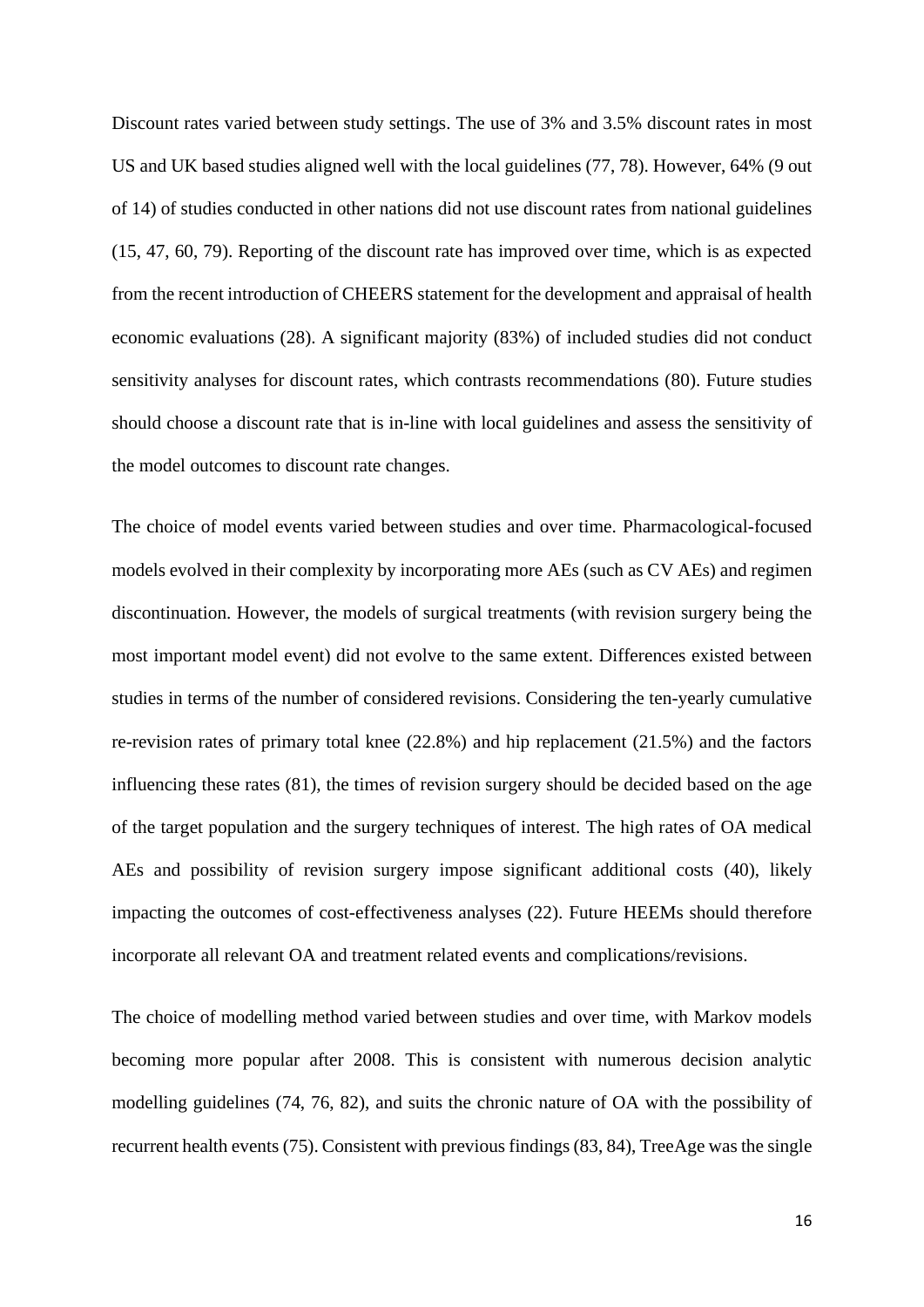most popular modelling software followed by Microsoft Excel at all periods. Both software have been found equally reliable in conducting health-economic evaluations, and choice of software can depend on software availability, implementation skills, time constraints and enduser requirements (83, 84). We identified four popular OA HEEM structures, each with their own strengths and limitations. The original form of the NICE model included GI and CV AEs; however, treatment discontinuation and adherence were not included. The NICE model was extended in two studies by incorporating dose titration, discontinuation and additional AEs (44, 46). However, data on discontinuation is not easily available. The OAPoL model accounts for the inter-relationships among key variables such as the function of pain, obesity, and comorbidities. However, the inherent dependence of this model on scarce data for key variables limits its widespread use. The model developed by Fitzpatrick can be easily adapted to suit alternative settings and study objectives. However, it is considered too simple to fully evaluate the various outcomes between alternative surgeries (37, 85). Lastly, the model developed by Burke considered the severity of GI AEs and can easily be adapted to different settings (53, 54). However, it fails to consider other events such as CV AEs, discontinuation, and its time horizon of <1-year is not well suited to the chronic nature of OA.

PSA showed increasing popularity after 2001 which could be the result of an increasing awareness of PSA's importance in health economics over time (86) and advances in computational technologies. Limited studies evaluated the sensitivity of model outcomes to important input parameters including OA definitions and population parameters. We recommend considering these relatively neglected aspects in future modelling studies.

We recommend the use of Markov models due to their ability to incorporate repetitive (short and long-term) health events, including important medical AEs, therapeutic adherence, and discontinuation. Importantly, the probabilities of medical AEs, and time to events (e.g.: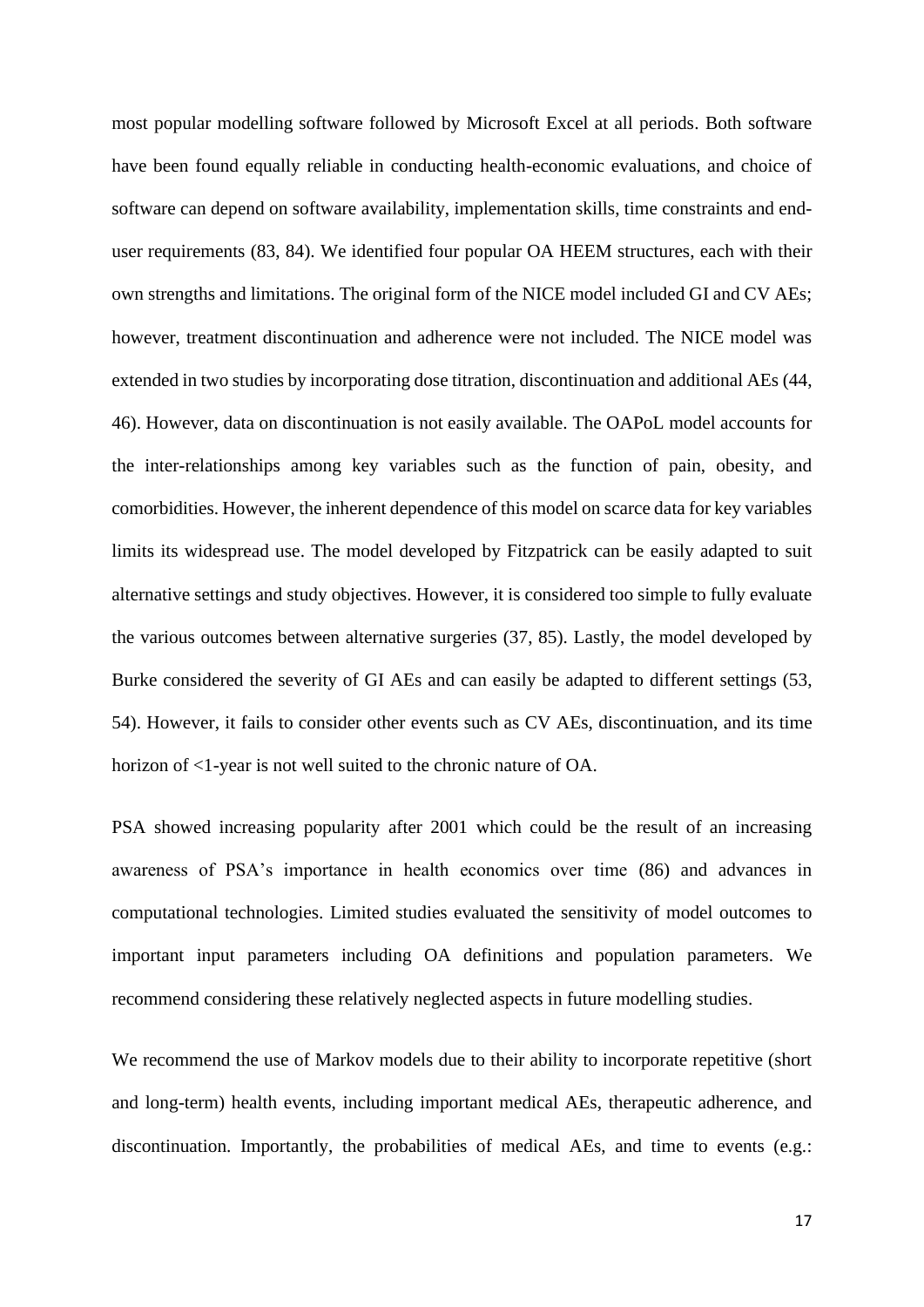decision for joint replacement, revision surgery) depend on the history of previous states; however, no study in our review considered this important dimension. We therefore recommend future studies to integrate memory into their models to avoid problems associated with the Markov assumption of memoryless-ness. Future HEEMs should also benefit from the recent availability of MRI-based data on OA definitions, progression and MRI-based markers (19), and advances in new data science (that have enabled the use of machine learning-based patient-specific prediction models) (87).

This review found the reporting quality of studies has improved and has been reasonably satisfactory over time. Nonetheless, further improvements could be made, particularly, in relation to the quality of title, abstract, and effectiveness measures. As poor reporting may lead to costly decisions, future studies should ensure high transparency and reporting quality in all areas.

The strengths of our review include its comprehensive nature and the incorporation of assessment of reporting quality. The inclusion of all OA therapies builds on two existing systematic reviews of OA oral therapies and surgical interventions (21, 22). Furthermore, our review summarised the development of OA models in terms of various model characteristics, which will help to evaluate the existing OA HEEMs and guide the development of a comprehensive gold standard HEEM of OA. Lastly, our assessment of reporting quality should be of interest to future researchers in improving the reporting quality of their health-economic modelling studies. A limitation is that our study did not cover studies published in languages other than English, Chinese and German. However, this may have a minimal impact on our key conclusions as only a small number of studies (n=20) were subject to language exclusions. A further limitation is that as we only had a small number of studies comparing OA preventative interventions, the review is predominantly focused on OA treatments. Future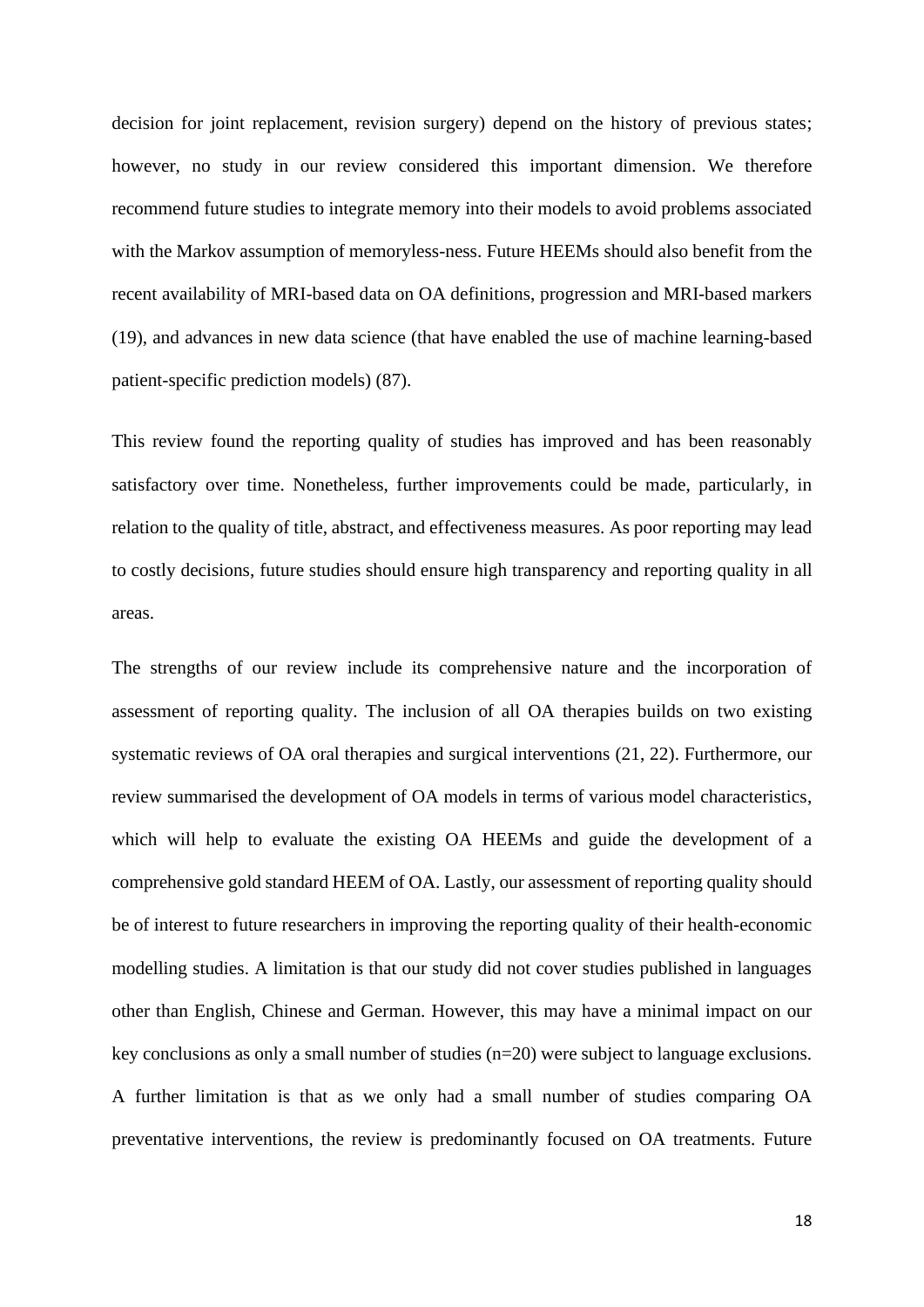studies will need to consider the synthesis of OA prevention models as more evidence becomes available.

#### **Conclusion**

OA HEEMs are of a wide variety and evolved substantially over time. Furthermore, the number of modelled OA evaluations have rapidly increased in recent years. The focus of OA HEEs has shifted from short-to-medium-term pharmacological-focused decision-tree models to surgicalfocused lifetime Markov models. We recommend future HEEMs use life-time Markovian model structures with memory integration and should also incorporate all relevant costs, model events, therapeutic adherence, discontinuation, appropriate discount rate and time horizon, and conduct sensitivity analyses for input parameters. Finally, we recommend improvements in relation to the reporting quality of (1) title, (2) abstract, and (3) effectiveness measurement.

# **Authors' contributions**

TZ, BdeG, DA, TW and AP conceived and designed the methods. TZ and QX conducted literature search and screening, TZ and HA conducted the data extraction and reporting quality assessment. All authors were involved in the manuscript preparation. All authors read and approved the final manuscript.

# **Acknowledgements**

The authors would like to thank the librarian researcher Michaela for her help on building the literature search strategy and Covidence Help Centre for facilitating the progression of literature screening.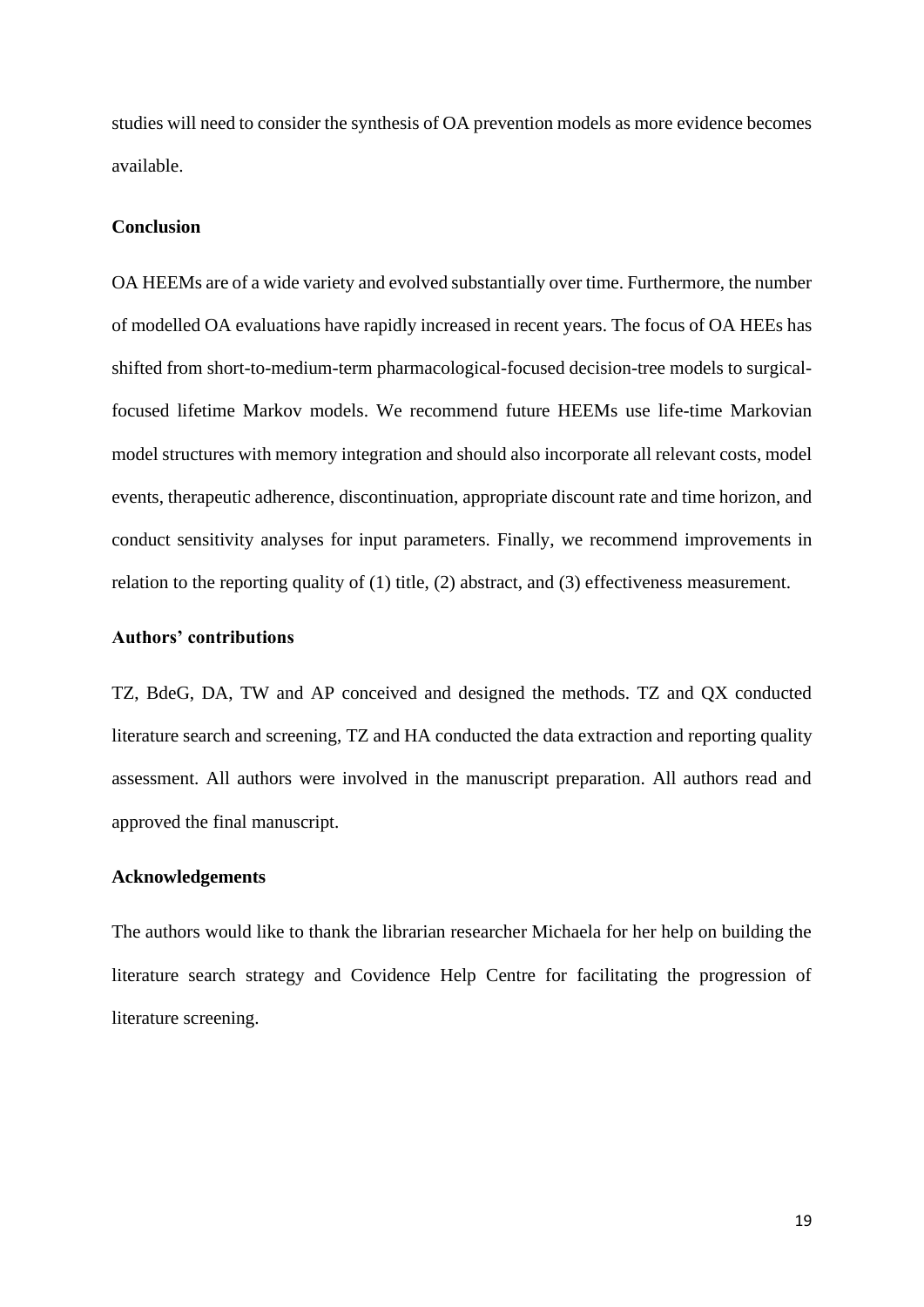#### **References**

1. Osteoarthritis Research Society International. Osteoarthritis: a serious disease. [https://www.oarsi.org/sites/default/files/docs/2016/oarsi\\_white\\_paper\\_oa\\_serious\\_disease\\_12](https://www.oarsi.org/sites/default/files/docs/2016/oarsi_white_paper_oa_serious_disease_121416_1.pdf) [1416\\_1.pdf.](https://www.oarsi.org/sites/default/files/docs/2016/oarsi_white_paper_oa_serious_disease_121416_1.pdf)

2. Hales CM, Carroll MD, Fryar CD, Ogden CL. Prevalence of obesity among adults and youth: United States, 2015-2016. NCHS Data Brief. 2017(288):1-8.

3. Sisson SB, Katzmarzyk PT. International prevalence of physical activity in youth and adults. Obes Rev. 2008;9(6):606-14.

4. Wilson R, Blakely T, Abbott JH. Radiographic knee osteoarthritis impacts multiple dimensions of health-related quality of life: data from the Osteoarthritis Initiative. Rheumatology (Oxford). 2018;57(5):891-9.

5. Huang Z, Ding C, Li T, Yu SP. Current status and future prospects for disease modification in osteoarthritis. Rheumatology (Oxford). 2018;57(suppl\_4):iv108-iv23.

6. Abbott JH, Usiskin IM, Wilson R, Hansen P, Losina E. The quality-of-life burden of knee osteoarthritis in New Zealand adults: A model-based evaluation. PLoS One. 2017;12(10):e0185676.

7. Henderson JV, Harrison CM, Britt HC, Bayram CF, Miller GC. Prevalence, causes, severity, impact, and management of chronic pain in Australian general practice patients. Pain Med. 2013;14(9):1346-61.

8. March LM, Bachmeier CJ. Economics of osteoarthritis: a global perspective. Baillieres Clin Rheumatol. 1997;11(4):817-34.

9. Puig-Junoy J, Ruiz Zamora A. Socio-economic costs of osteoarthritis: A systematic review of cost-of-illness studies. Semin Arthritis Rheum. 2015;44(5):531-41.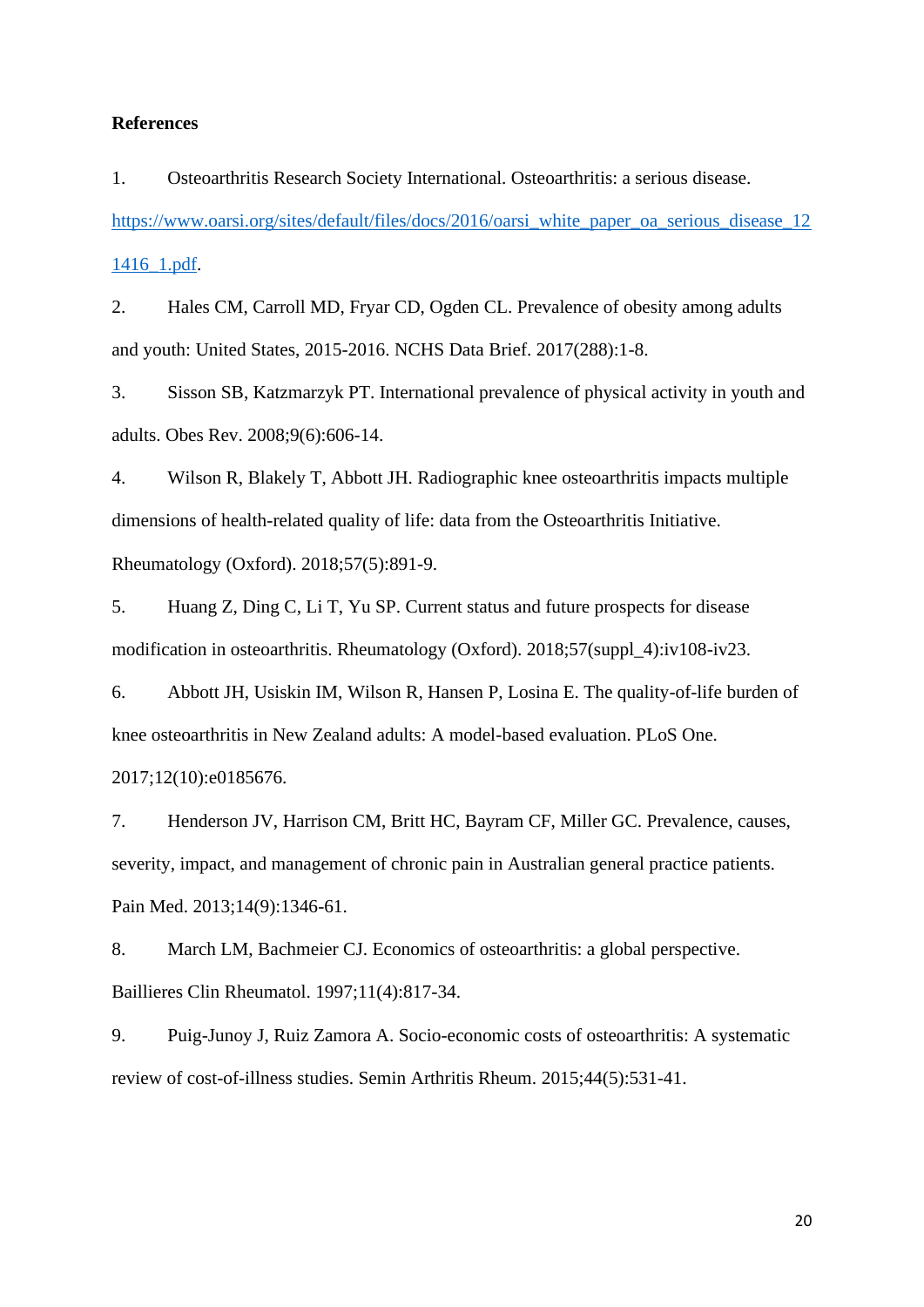10. Sharif B, Garner R, Hennessy D, Sanmartin C, Flanagan WM, Marshall DA.

Productivity costs of work loss associated with osteoarthritis in Canada from 2010 to 2031. Osteoarthritis Cartilage. 2017;25(2):249-58.

11. The Royal Australian College of General Practitioners. Guideline for the management of knee and hip osteoarthritis. 2nd edn. East Melbourne, Vic: RACGP, 2018.

12. Rabarison KM, Bish CL, Massoudi MS, Giles WH. Economic evaluation enhances public health decision making. Frontiers in public health. 2015;3:164.

13. Losina E, Walensky RP, Kessler CL, Emrani PS, Reichmann WM, Wright EA, et al. Cost-effectiveness of total knee arthroplasty in the United States: patient risk and hospital volume. Arch Intern Med. 2009;169(12):1113-21; discussion 21-2.

14. Brereton N, Winn B, Akehurst R. The cost-effectiveness of celecoxib vs diclofenac in the treatment of osteoarthritis in the UK; an update to the NICE model using data from the CONDOR trial. J Med Econ. 2012;15(3):465-72.

15. Higashi H, Barendregt JJ. Cost-effectiveness of total hip and knee replacements for the Australian population with osteoarthritis: discrete-event simulation model. PLoS One. 2011;6(9):e25403.

16. Chang RW, Pellisier JM, Hazen GB. A cost-effectiveness analysis of total hip arthroplasty for osteoarthritis of the hip. Jama. 1996;275(11):858-65.

17. Haglund U, Svarvar P. The Swedish ACCES model: predicting the health economic impact of celecoxib in patients with osteoarthritis or rheumatoid arthritis. Rheumatology (Oxford). 2000;39 Suppl 2:51-6.

18. Latimer N, Lord J, Grant RL, O'Mahony R, Dickson J, Conaghan PG, et al. Cost effectiveness of COX 2 selective inhibitors and traditional NSAIDs alone or in combination with a proton pump inhibitor for people with osteoarthritis. BMJ. 2009;339:b2538.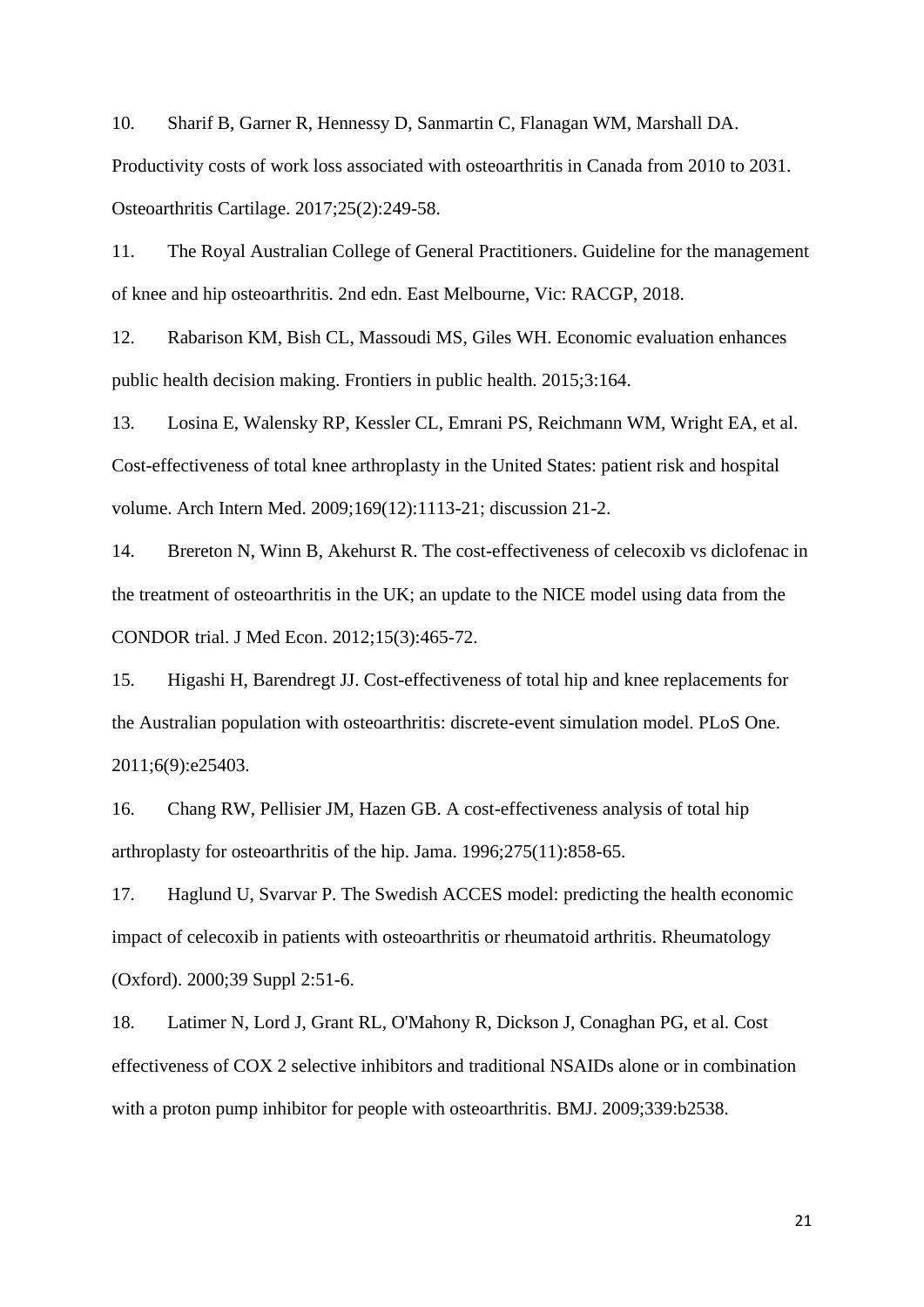19. Losina E, Daigle ME, Suter LG, Hunter DJ, Solomon DH, Walensky RP, et al. Disease-modifying drugs for knee osteoarthritis: can they be cost-effective? Osteoarthritis Cartilage. 2013;21(5):655-67.

20. Latimer N, Lord J, Grant RL, O'Mahony R, Dickson J, Conaghan PG. Value of information in the osteoarthritis setting: cost effectiveness of COX-2 selective inhibitors, traditional NSAIDs and proton pump inhibitors. Pharmacoeconomics. 2011;29(3):225-37.

21. Kamaruzaman H, Kinghorn P, Oppong R. Cost-effectiveness of surgical interventions for the management of osteoarthritis: a systematic review of the literature. BMC Musculoskelet Disord. 2017;18(1):183.

22. Wielage RC, Myers JA, Klein RW, Happich M. Cost-effectiveness analyses of osteoarthritis oral therapies: a systematic review. Appl Health Econ Health Policy. 2013;11(6):593-618.

23. Pinto D, Robertson MC, Hansen P, Abbott JH. Cost-effectiveness of nonpharmacologic, nonsurgical interventions for hip and/or knee osteoarthritis: systematic review. Value Health. 2012;15(1):1-12.

24. Si L, Winzenberg TM, Palmer AJ. A systematic review of models used in costeffectiveness analyses of preventing osteoporotic fractures. Osteoporos Int. 2014;25(1):51- 60.

25. Si L, Winzenberg TM, Jiang Q, Palmer AJ. Screening for and treatment of osteoporosis: construction and validation of a state-transition microsimulation costeffectiveness model. Osteoporos Int. 2015;26(5):1477-89.

26. Moher D, Liberati A, Tetzlaff J, Altman DG, Group atP. Preferred reporting items for systematic reviews and meta-analyses: The PRISMA statement. Annals of Internal Medicine. 2009;151(4):264-9.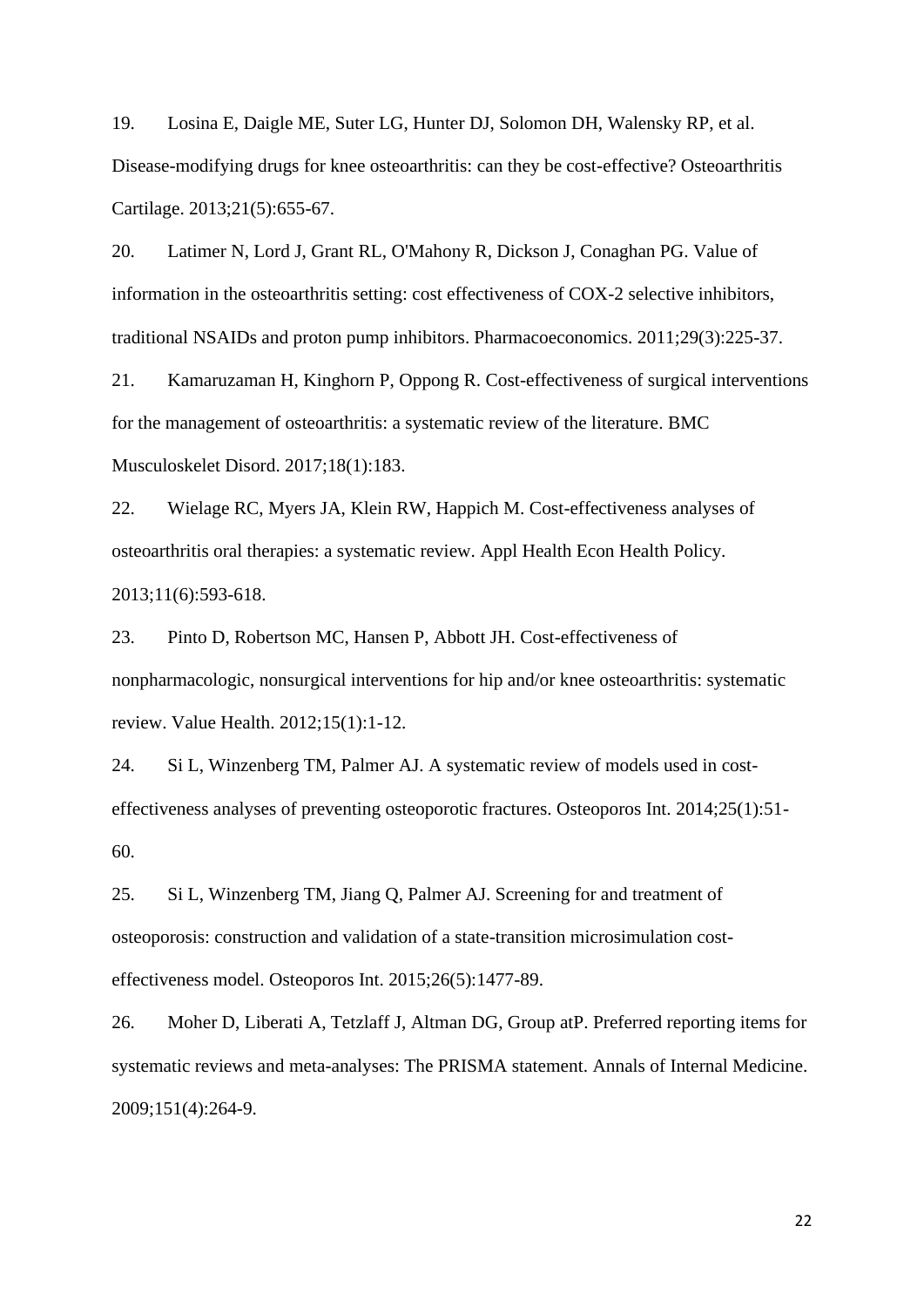27. Better systematic reivew management C, accessed: [https://www.covidence.org/home,](https://www.covidence.org/home) dated 29 January 2019.

28. Husereau D, Drummond M, Petrou S, Carswell C, Moher D, Greenberg D, et al. Consolidated health economic evaluation reporting standards (CHEERS) statement. Bmj. 2013;346:f1049.

29. de Graaff B, Neil A, Sanderson K, Si L, Yee KC, Palmer AJ. A systematic review and narrative synthesis of health economic studies conducted for hereditary haemochromatosis. Appl Health Econ Health Policy. 2015;13(5):469-83.

30. Popay J, Roberts H, Sowden A, Petticrew M, Arai L, Rodgers M, et al. Guidance on the conduct of narrative synthesis in systematic reviews. A product from the ESRC methods programme Version. 2006;1:b92.

31. McKell C, Stewart A. Cost-minimisation analysis comparing topical versus systematic NSAIDS in the treatment of mild osteoarthritis of the superficial joints. British Journal of Medical Economics. 1994;7:137-46.

32. Faucett SC, Geisler BP, Chahla J, Krych AJ, Kurzweil PR, Garner AM, et al. Meniscus root repair vs meniscectomy or nonoperative management to prevent knee osteoarthritis after medial meniscus root tears: clinical and economic effectiveness. Am J Sports Med. 2018:363546518755754.

33. Rongen JJ, Govers TM, Buma P, Grutters JP, Hannink G. Societal and economic effect of meniscus scaffold procedures for irreparable meniscus injuries. Am J Sports Med. 2016;44(7):1724-34.

34. Feeley BT, Liu S, Garner AM, Zhang AL, Pietzsch JB. The cost-effectiveness of meniscal repair versus partial meniscectomy: A model-based projection for the United States. The Knee. 2016;23(4):674-80.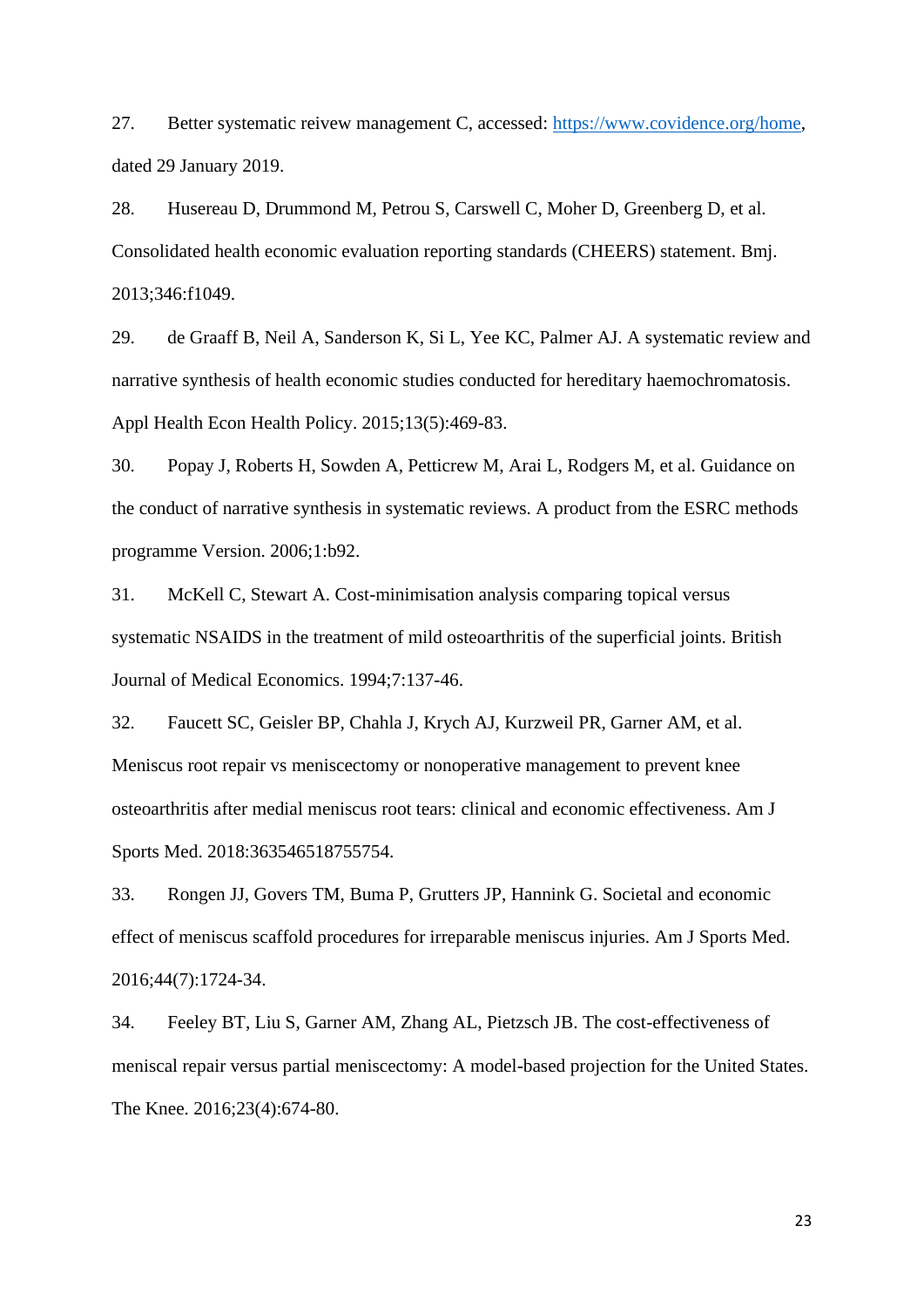35. Losina E, Burbine SA, Suter LG, Hunter DJ, Solomon DH, Daigle ME, et al. Pharmacologic regimens for knee osteoarthritis prevention: can they be cost-effective? Osteoarthritis Cartilage. 2014;22(3):415-30.

36. SooHoo NF, Kominski G. Cost-effectiveness analysis of total ankle arthroplasty. J Bone Joint Surg Am. 2004;86-a(11):2446-55.

37. Kunkel ST, Sabatino MJ, Kang R, Jevsevar DS, Moschetti WE. The costeffectiveness of total hip arthroplasty in patients 80 years of age and older. J Arthroplasty. 2018;33(5):1359-67.

38. Katz JN, Smith SR, Collins JE, Solomon DH, Jordan JM, Hunter DJ, et al. Costeffectiveness of nonsteroidal anti-inflammatory drugs and opioids in the treatment of knee osteoarthritis in older patients with multiple comorbidities. Osteoarthritis Cartilage. 2016;24(3):409-18.

39. Slover J, Espehaug B, Havelin LI, Engesaeter LB, Furnes O, Tomek I, et al. Costeffectiveness of unicompartmental and total knee arthroplasty in elderly low-demand patients. A Markov decision analysis. J Bone Joint Surg Am. 2006;88(11):2348-55.

40. Losina E, Usiskin IM, Smith SR, Sullivan JK, Smith KC, Hunter DJ, et al. Costeffectiveness of generic celecoxib in knee osteoarthritis for average-risk patients: a modelbased evaluation. Osteoarthritis Cartilage. 2018;26(5):641-50.

41. Smith SR, Katz JN, Collins JE, Solomon DH, Jordan JM, Suter LG, et al. Costeffectiveness of tramadol and oxycodone in the treatment of knee osteoarthritis. Arthritis Care Res (Hoboken). 2017;69(2):234-42.

42. Losina E, Michl G, Collins JE, Hunter DJ, Jordan JM, Yelin E, et al. Model-based evaluation of cost-effectiveness of nerve growth factor inhibitors in knee osteoarthritis: impact of drug cost, toxicity, and means of administration. Osteoarthritis Cartilage. 2016;24(5):776-85.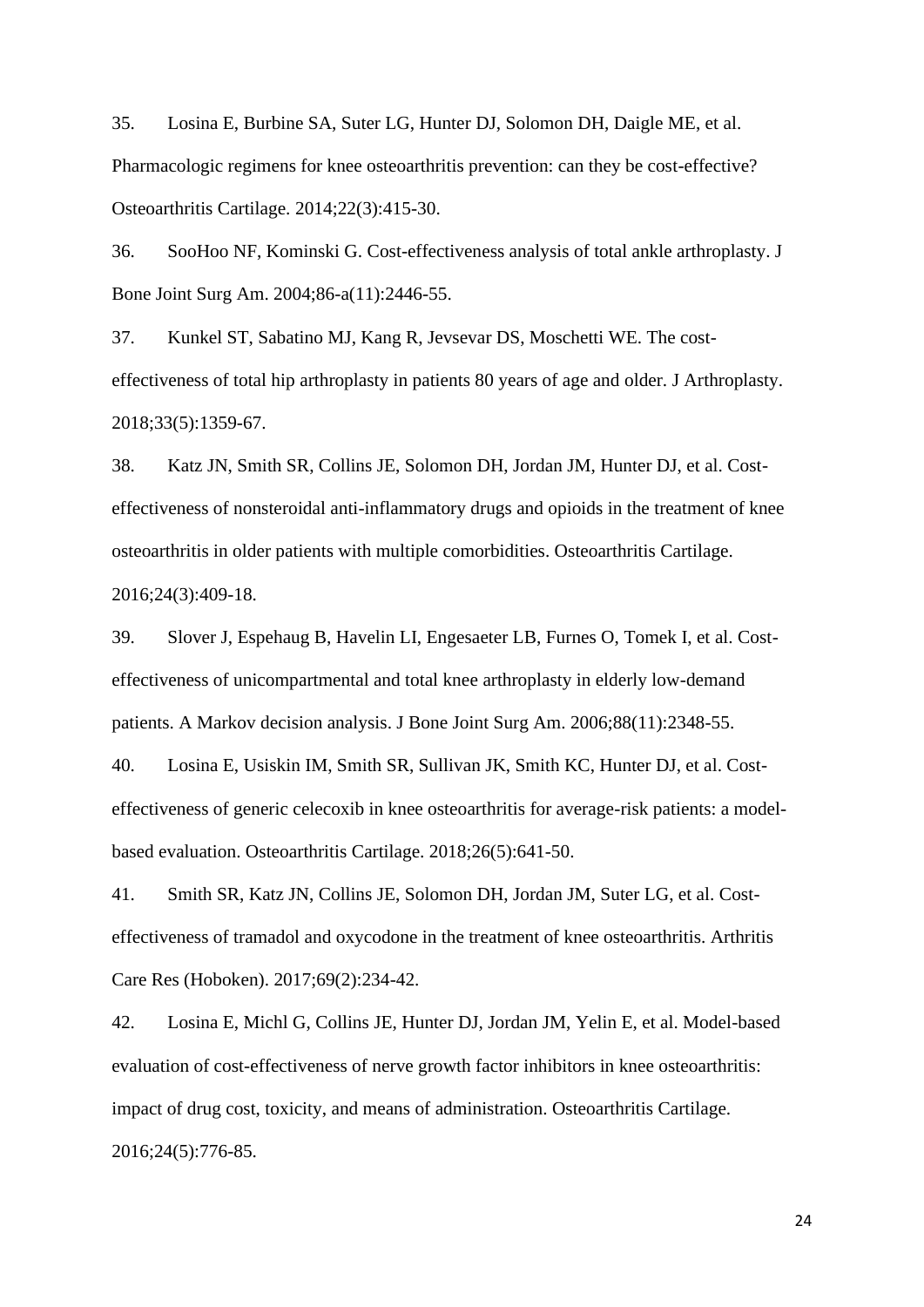43. Nasef SA, Shaaban AA, Mould-Quevedo J, Ismail TA. The cost-effectiveness of celecoxib versus non-steroidal anti-inflammatory drugs plus proton-pump inhibitors in the treatment of osteoarthritis in Saudi Arabia. Health Econ Rev. 2015;5(1):53.

44. Wielage RC, Patel AJ, Bansal M, Lee S, Klein RW, Happich M. Cost effectiveness of duloxetine for osteoarthritis: a Quebec societal perspective. Arthritis care & research. 2014;66(5):702-8.

45. Brereton N, Pennington B, Ekelund M, Akehurst R. A cost-effectiveness analysis of celecoxib compared with diclofenac in the treatment of pain in osteoarthritis (OA) within the Swedish health system using an adaptation of the NICE OA model. J Med Econ. 2014;17(9):677-84.

46. Wielage RC, Bansal M, Andrews JS, Klein RW, Happich M. Cost-utility analysis of duloxetine in osteoarthritis: a US private payer perspective. Appl Health Econ Health Policy. 2013;11(3):219-36.

47. Mujica-Mota RE, Watson LK, Tarricone R, Jager M. Cost-effectiveness of timely versus delayed primary total hip replacement in Germany: A social health insurance perspective. Orthop Rev (Pavia). 2017;9(3):7161.

48. Pulikottil-Jacob R, Connock M, Kandala NB, Mistry H, Grove A, Freeman K, et al. Has metal-on-metal resurfacing been a cost-effective intervention for health care providers?- A registry based study. PLoS One. 2016;11(11):e0165021.

49. Pulikottil-Jacob R, Connock M, Kandala NB, Mistry H, Grove A, Freeman K, et al. Cost effectiveness of total hip arthroplasty in osteoarthritis: comparison of devices with differing bearing surfaces and modes of fixation. Bone Joint J. 2015;97-b(4):449-57.

50. Mota RE. Cost-effectiveness analysis of early versus late total hip replacement in Italy. Value Health. 2013;16(2):267-79.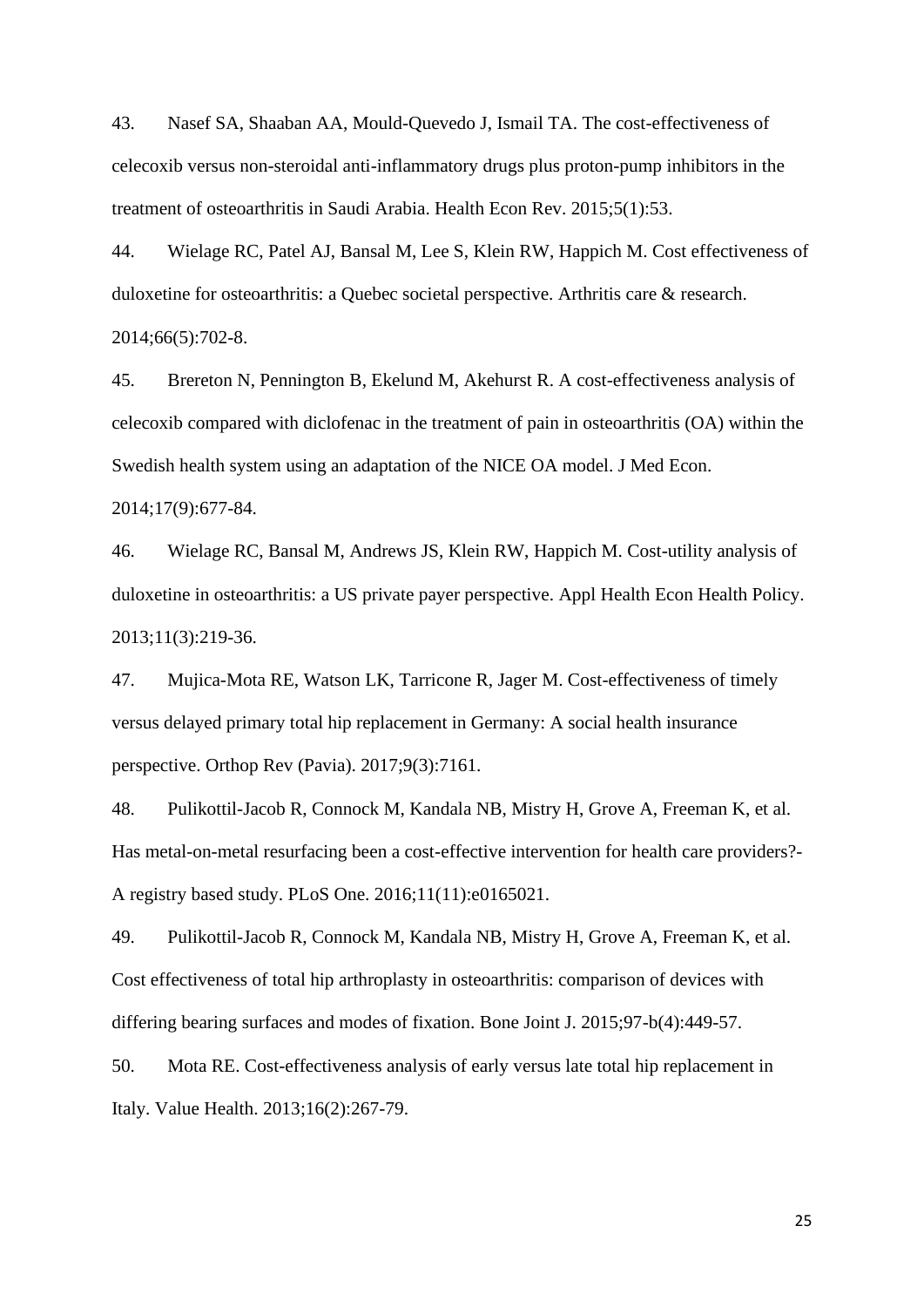51. Fitzpatrick R, Shortall E, Sculpher M, Murray D, Morris R, Lodge M, et al. Primary total hip replacement surgery: a systematic review of outcomes and modelling of costeffectiveness associated with different prostheses. Health Technol Assess. 1998;2(20):1-64.

52. Chancellor JV, Hunsche E, de Cruz E, Sarasin FP. Economic evaluation of celecoxib, a new cyclo-oxygenase 2 specific inhibitor, in Switzerland. Pharmacoeconomics. 2001;19(1):59-75.

53. Zabinski RA, Burke TA, Johnson J, Lavoie F, Fitzsimon C, Tretiak R, et al. An economic model for determining the costs and consequences of using various treatment alternatives for the management of arthritis in Canada. Pharmacoeconomics. 2001;19 Suppl 1:49-58.

54. You JH, Lee KK, Chan TY, Lau WH, Chan FK. Arthritis treatment in Hong Kong- cost analysis of celecoxib versus conventional NSAIDS, with or without gastroprotective agents. Aliment Pharmacol Ther. 2002;16(12):2089-96.

55. Al MJ, Maniadakis N, Grijseels EW, Janssen M. Costs and effects of various analgesic treatments for patients with rheumatoid arthritis and osteoarthritis in the Netherlands. Value Health. 2008;11(4):589-99.

56. Kellgren JH, Lawrence JS. Radiological assessment of osteo-arthrosis. Ann Rheum Dis. 1957;16(4):494-502.

57. Chawla H, Nwachukwu B, Van Der List J, Eggman A, Pearle A, Ghomrawi H. Cost effectiveness of patellofemoral versus total knee arthroplasty in younger patients. The bone & joint journal. 2017;99(8):1028-36.

58. Konopka JF, Gomoll AH, Thornhill TS, Katz JN, Losina E. The cost-effectiveness of surgical treatment of medial unicompartmental knee osteoarthritis in younger patients: a computer model-based evaluation. The Journal of bone and joint surgery American volume. 2015;97(10):807.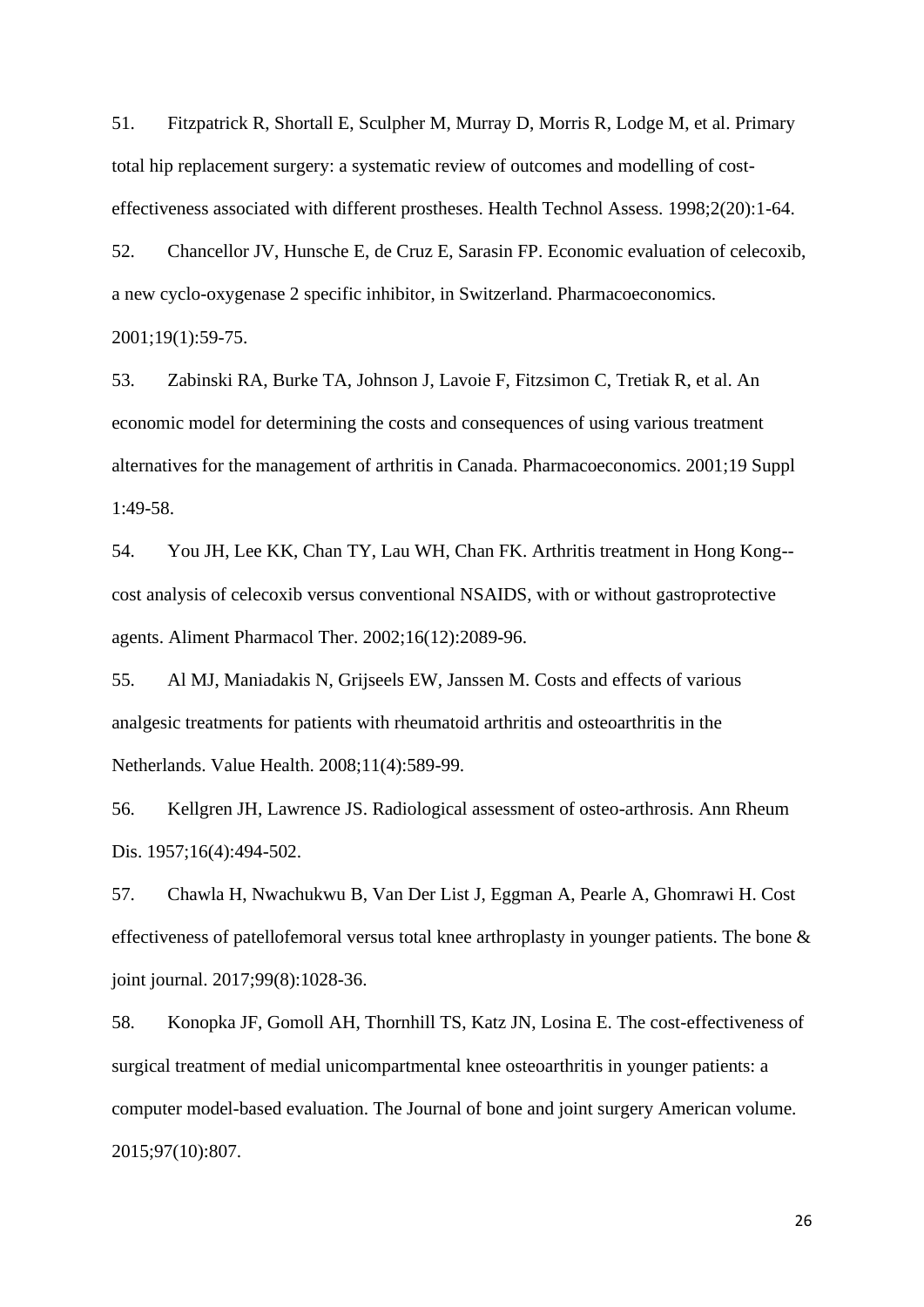59. Capel M, Tornero J, Zamorano JL, Oyaguez I, Casado MA, Sanchez-Covisa J, et al. Efficiency of naproxen/esomeprazole in association for osteoarthrosis treatment in Spain. Reumatol Clin. 2014;10(4):210-7.

60. Bessette L, Risebrough N, Mittmann N, Roussy J-P, Ho J, Zlateva G. Cost-utility of celecoxib use in different treatment strategies for osteoarthritis and rheumatoid arthritis from the Quebec healthcare system perspective. Journal of medical economics. 2009;12(3):246-58.

61. Wilson R, Abbott JH. Development and validation of a new population-based simulation model of osteoarthritis in New Zealand. Osteoarthritis Cartilage. 2018;26(4):531- 9.

62. Garrison LP, Pauly MV, Willke RJ, Neumann PJ. An overview of value, perspective, and decision context—a health economics approach: an ISPOR Special Task Force report [2]. Value in Health. 2018;21(2):124-30.

63. Gupta S, Hawker GA, Laporte A, Croxford R, Coyte PC. The economic burden of disabling hip and knee osteoarthritis (OA) from the perspective of individuals living with this condition. Rheumatology (Oxford). 2005;44(12):1531-7.

64. Koenig L, Zhang Q, Austin MS, Demiralp B, Fehring TK, Feng C, et al. Estimating the societal benefits of THA after accounting for work status and productivity: a Markov model approach. Clinical Orthopaedics and Related Research®. 2016;474(12):2645-54.

65. Maradit Kremers H, Larson DR, Crowson CS, Kremers WK, Washington RE, Steiner CA, et al. Prevalence of total hip and knee replacement in the United States. J Bone Joint Surg Am. 2015;97(17):1386-97.

66. Ayers DC, Franklin PD. Joint replacement registries in the United States: a new paradigm. The Journal of bone and joint surgery American volume. 2014;96(18):1567.

67. Murray C, Marshall M, Rathod T, Bowen CJ, Menz HB, Roddy E. Population prevalence and distribution of ankle pain and symptomatic radiographic ankle osteoarthritis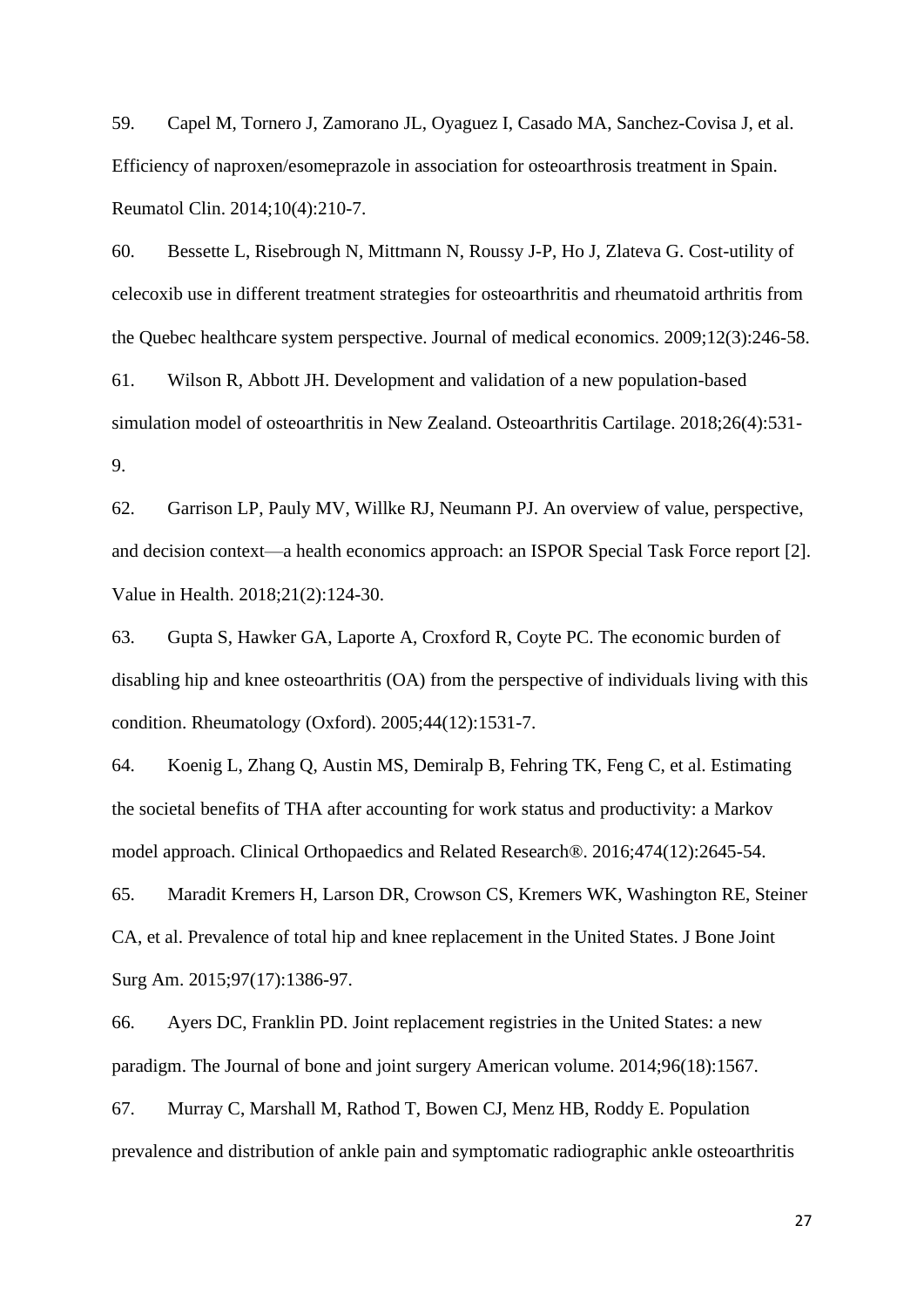in community dwelling older adults: A systematic review and cross-sectional study. PLoS One. 2018;13(4):e0193662.

68. Cameron ML, Kocher MS, Briggs KK, Horan MP, Hawkins RJ. The prevalence of glenohumeral osteoarthrosis in unstable shoulders. The American journal of sports medicine. 2003;31(1):53-5.

69. Conditions NCCfC, Excellence NIfC, editors. Osteoarthritis: national clinical guidelines for care and management in adults2008: Royal College of Physicians.

70. Hiligsmann M, Cooper C, Arden N, Boers M, Branco JC, Brandi ML, et al., editors. Health economics in the field of osteoarthritis: an expert's consensus paper from the European Society for Clinical and Economic Aspects of Osteoporosis and Osteoarthritis (ESCEO). Seminars in arthritis and rheumatism; 2013: Elsevier.

71. Bove AM, Smith KJ, Bise CG, Fritz JM, Childs J, Brennan GP, et al. Exercise, manual therapy, and booster sessions in knee osteoarthritis: cost-effectiveness analysis from a multicenter randomized controlled trial. Phys Ther. 2018;98(1):16-27.

72. Peersman G, Jak W, Vandenlangenbergh T, Jans C, Cartier P, Fennema P. Costeffectiveness of unicondylar versus total knee arthroplasty: a Markov model analysis. Knee. 2014;21 Suppl 1:S37-42.

73. Gray AM, Clarke PM, Wolstenholme JL, Wordsworth S. Applied methods of costeffectiveness analysis in healthcare: Oxford University Press; 2011.

74. Barton P, Bryan S, Robinson S. Modelling in the economic evaluation of health care: selecting the appropriate approach. Journal of health services research & policy.

2004;9(2):110-8.

75. Philips Z, Ginnelly L, Sculpher M, Claxton K, Golder S, Riemsma R, et al. Review of guidelines for good practice in decision-analytic modelling in health technology assessment.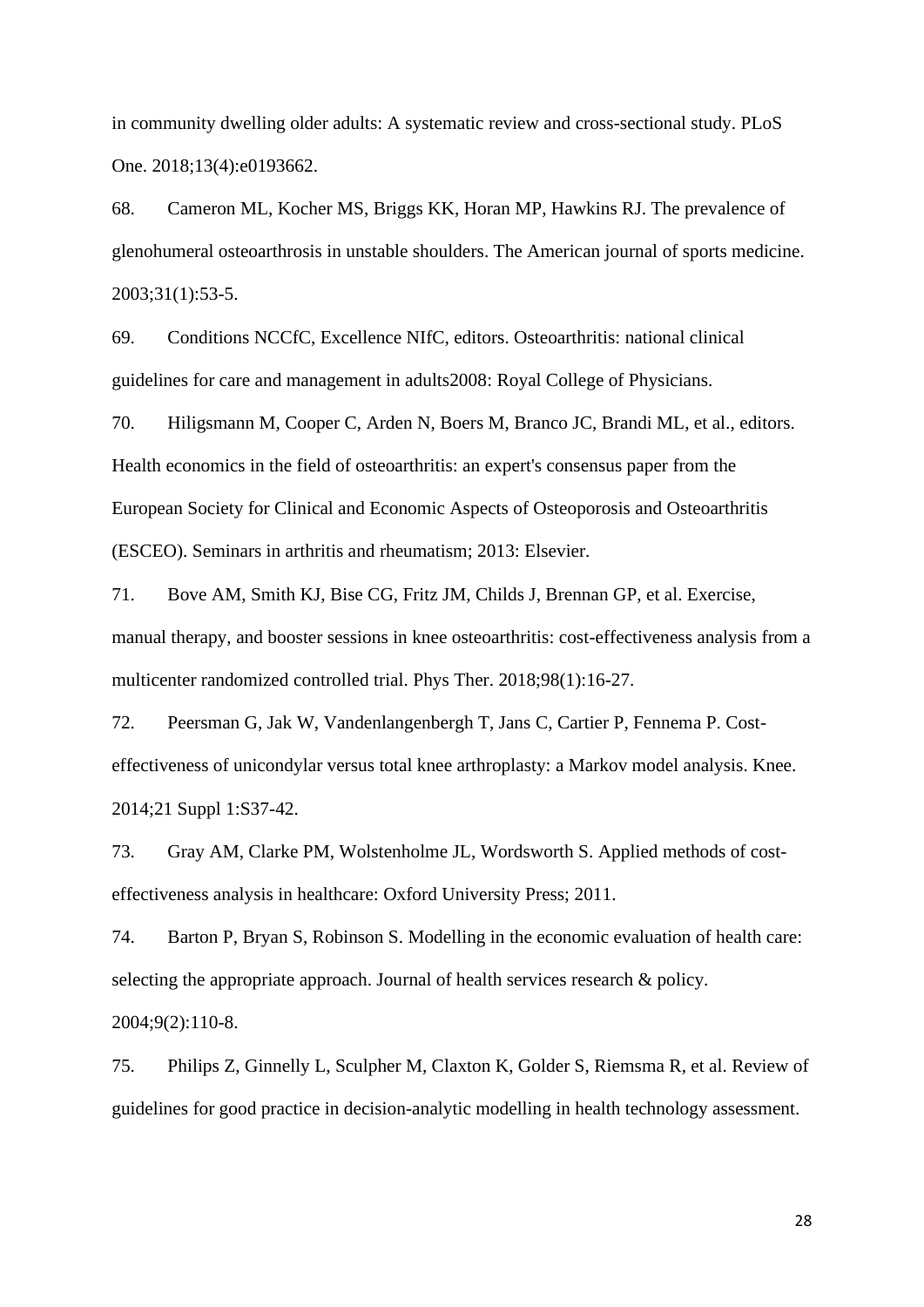NIHR Health Technology Assessment programme: Executive Summaries: NIHR Journals Library; 2004.

76. Drugs CAf, Health Ti. Guidelines for the economic evaluation of health technologies: Canada. Guidelines for the economic evaluation of health technologies: Canada: CADTH; 2006.

77. Weinstein MC, Siegel JE, Gold MR, Kamlet MS, Russell LB. Recommendations of the Panel on Cost-effectiveness in Health and Medicine. Jama. 1996;276(15):1253-8.

78. Smith WB, Steinberg J, Scholtes S, Mcnamara IR. Medial compartment knee osteoarthritis: age-stratified cost-effectiveness of total knee arthroplasty, unicompartmental knee arthroplasty, and high tibial osteotomy. Knee Surgery, Sports Traumatology, Arthroscopy. 2017;25(3):924-33.

79. Attema AE, Brouwer WBF, Claxton K. Discounting in economic evaluations. Pharmacoeconomics. 2018;36(7):745-58.

80. Adalsteinsson E, Toumi M. Benefits of probabilistic sensitivity analysis–a review of NICE decisions. Journal of market access & health policy. 2013;1(1):21240.

81. Australian Orthopaedic Association, National Joint Replacement Registry, Hip and Knee

Arthroplasty,https://aoanjrr.sahmri.com/documents/10180/172286/Annual+Report+2014, Accessed: March 15 2019.

82. Soto J. Health economic evaluations using decision analytic modeling: principles and practices—utilization of a checklist to their development and appraisal. International journal of technology assessment in health care. 2002;18(1):94-111.

83. Tsoi B, O'Reilly D, Jegathisawaran J, Tarride J, Blackhouse G, Goeree R. Systematic narrative review of decision frameworks to select the appropriate modelling approaches for health economic evaluations. BMC research notes. 2015;8(1):244.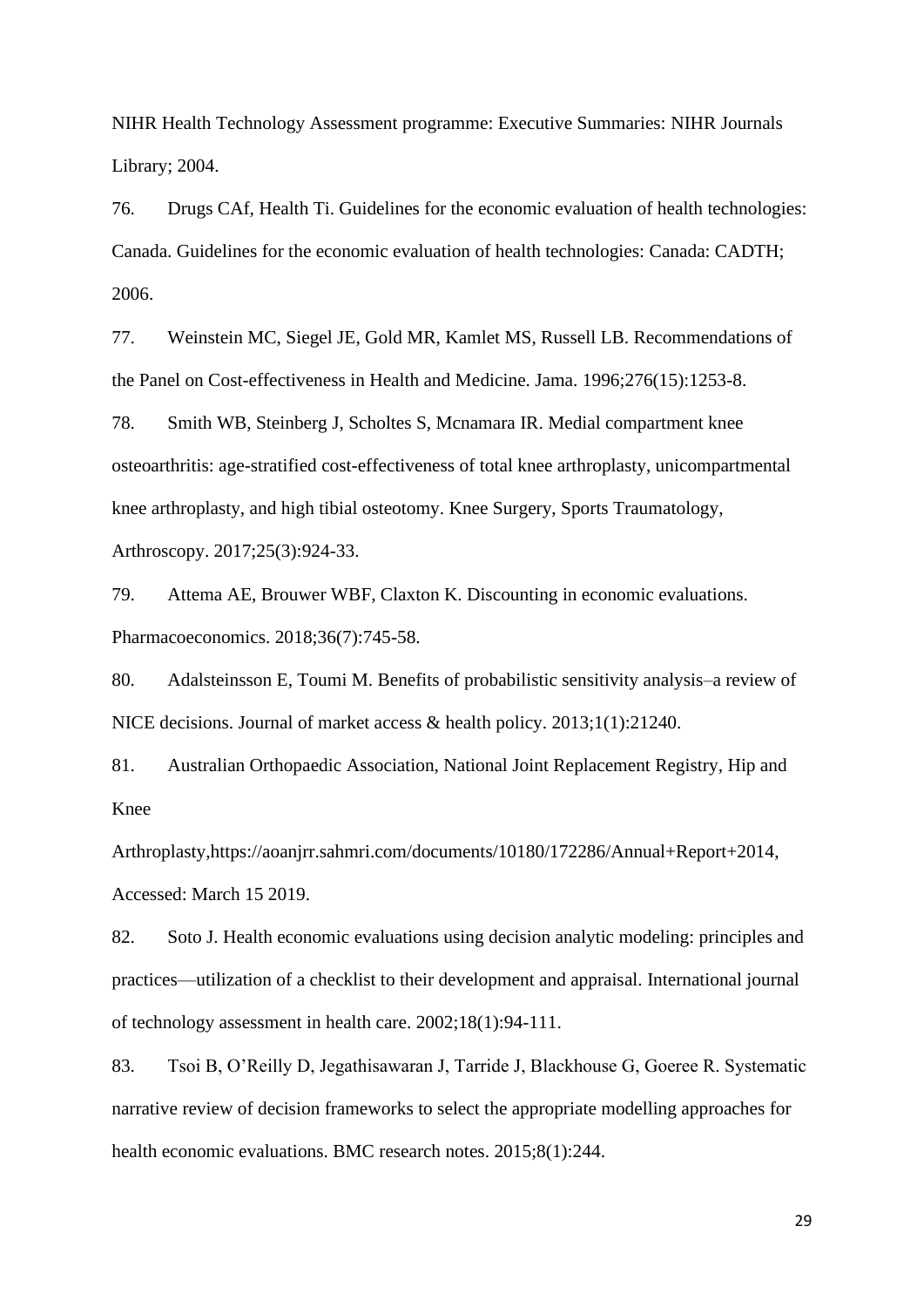84. Menn P, Holle R. Comparing three software tools for implementing markov models for health economic evaluations. Pharmacoeconomics. 2009;27(9):745-53.

85. Ghomrawi HM, Eggman AA, Pearle AD. Effect of age on cost-effectiveness of unicompartmental knee arthroplasty compared with total knee arthroplasty in the US. The Journal of bone and joint surgery American volume. 2015;97(5):396.

86. Baio G, Dawid AP. Probabilistic sensitivity analysis in health economics. Statistical Methods in Medical Research. 2015;24(6):615-34.

87. Jamshidi A, Pelletier J-P, Martel-Pelletier J. Machine-learning-based patient-specific prediction models for knee osteoarthritis. Nature Reviews Rheumatology. 2019;15(1):49-60.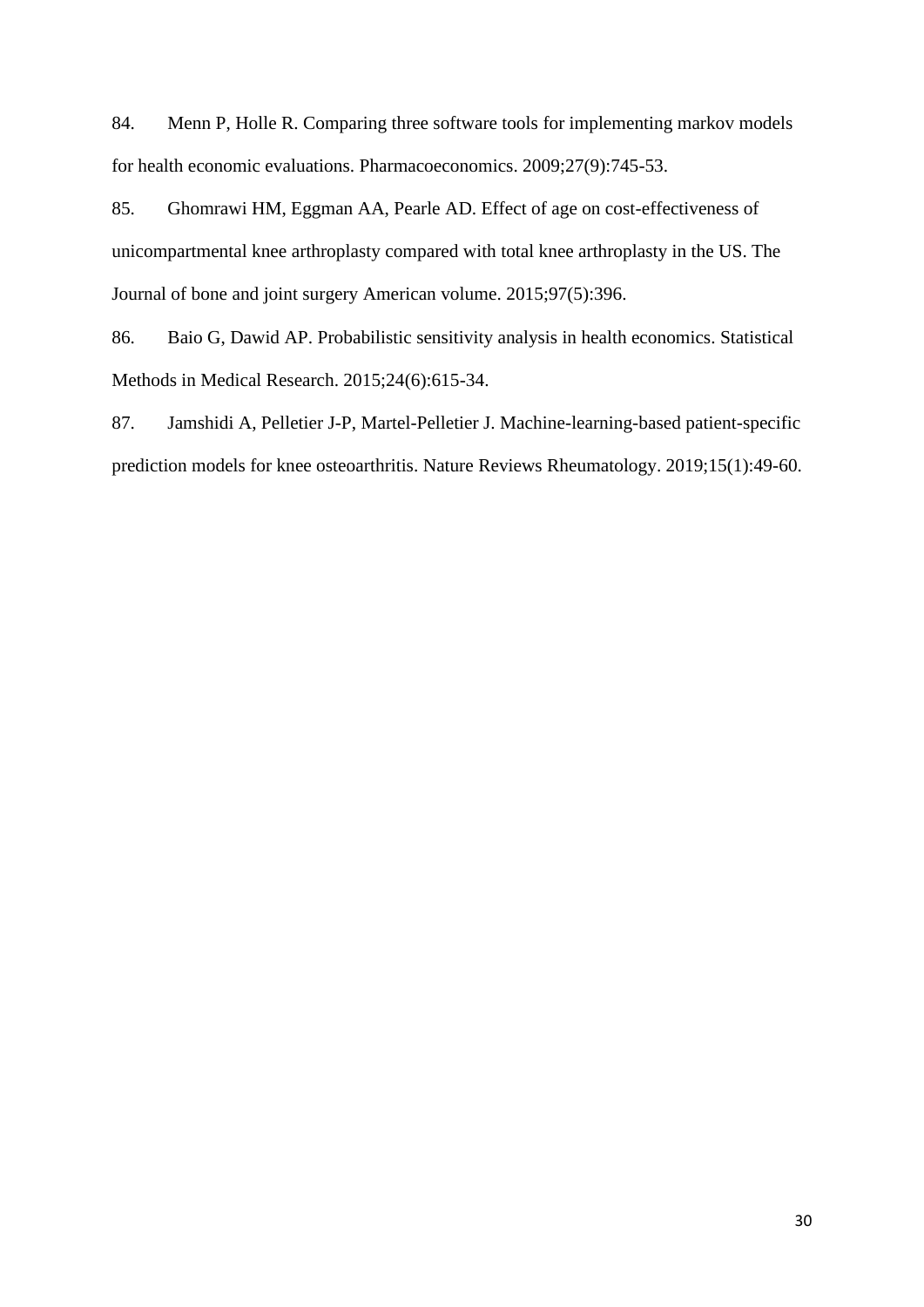

Figure 1. Flow chart results of study search based on Preferred Reporting Items for Systematic

Reviews and Meta-Analyses methodology.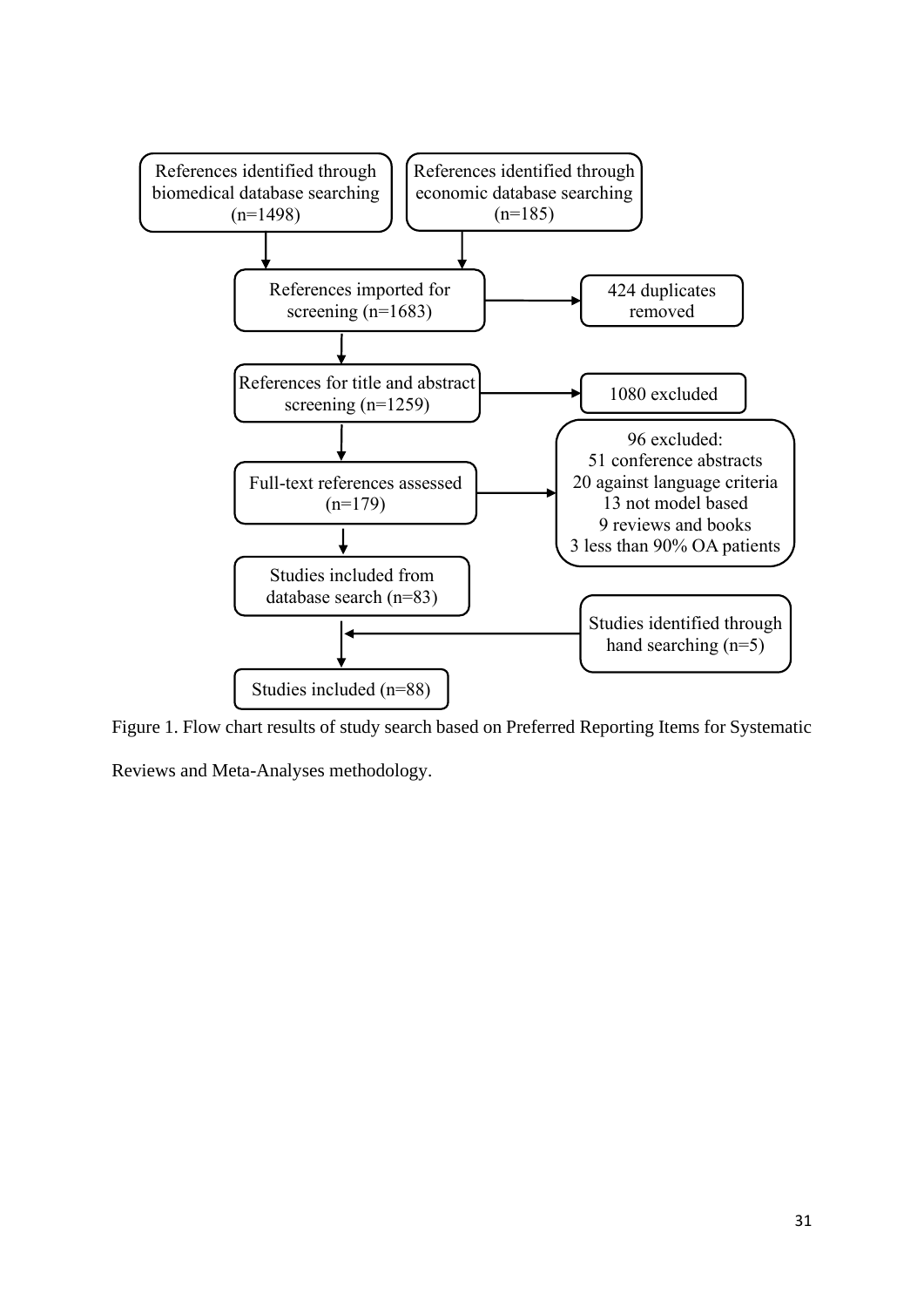

Figure 2. The distribution of published model-based osteoarthritis (OA) health economic evaluations by years of publication (a) and study settings

(b). \*Americas included both North and South America. NZ=New Zealand.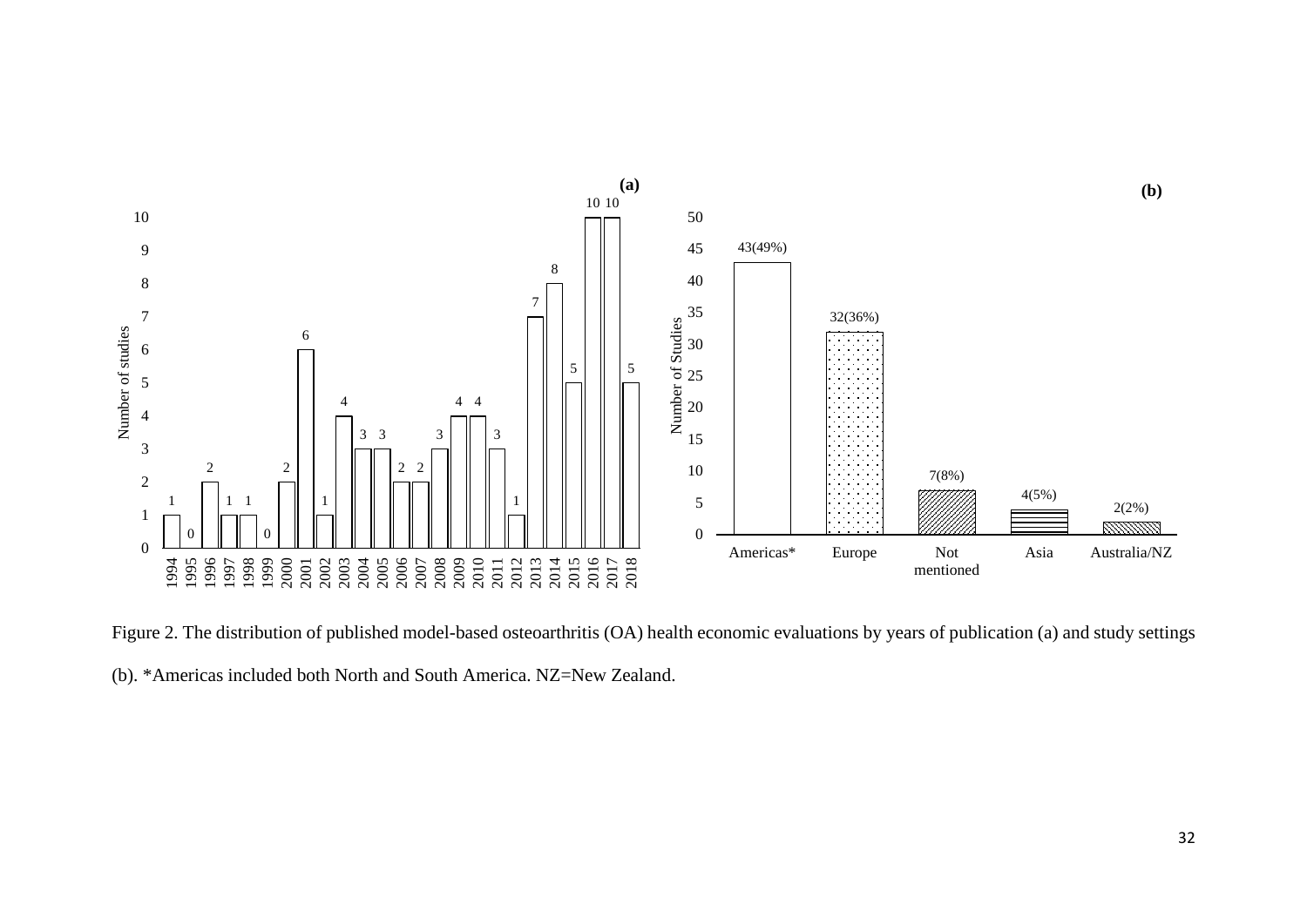

Figure 3. The distribution of included studies by focused OA types and intervention options (a) and the distribution of adopted perspectives by published time (n=79) (b). OA/arthritis includes OA without a specified site and arthritis comprising OA and rheumatoid arthritis. OA=osteoarthritis.



Figure 4. The effectiveness measures adopted in the included studies (a) and distribution by published time (n=78) (b). QALYs=quality-adjusted life years, DALYs=disability-adjusted life years, NA=not applicable.